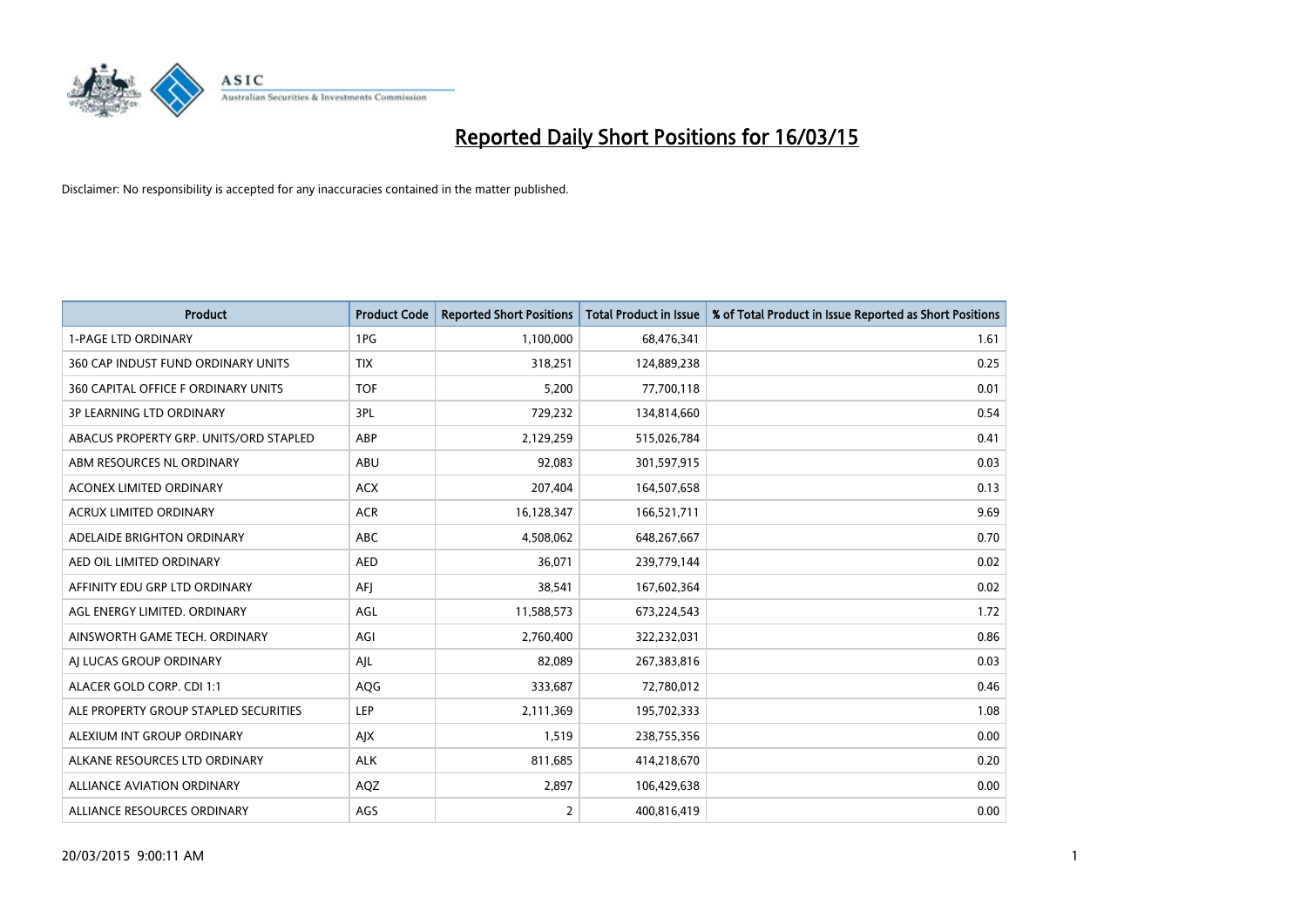

| <b>Product</b>                          | <b>Product Code</b> | <b>Reported Short Positions</b> | <b>Total Product in Issue</b> | % of Total Product in Issue Reported as Short Positions |
|-----------------------------------------|---------------------|---------------------------------|-------------------------------|---------------------------------------------------------|
| <b>ALS LTD ORDINARY</b>                 | <b>ALQ</b>          | 33,144,669                      | 407,246,306                   | 8.14                                                    |
| ALTIUM LIMITED ORDINARY                 | ALU                 | 30,804                          | 129,272,762                   | 0.02                                                    |
| ALUMINA LIMITED ORDINARY                | <b>AWC</b>          | 12,773,900                      | 2,806,225,615                 | 0.46                                                    |
| AMALGAMATED HOLDINGS ORDINARY           | AHD                 | 286                             | 157,983,073                   | 0.00                                                    |
| AMCOM TELECOMM, ORDINARY                | AMM                 | 5,038,815                       | 266,399,148                   | 1.89                                                    |
| AMCOR LIMITED ORDINARY                  | <b>AMC</b>          | 5,802,946                       | 1,206,684,923                 | 0.48                                                    |
| AMP LIMITED ORDINARY                    | AMP                 | 9,244,319                       | 2,957,737,964                 | 0.31                                                    |
| ANSELL LIMITED ORDINARY                 | <b>ANN</b>          | 3,455,762                       | 153,139,924                   | 2.26                                                    |
| ANTARES ENERGY LTD ORDINARY             | <b>AZZ</b>          | 319,401                         | 241,500,000                   | 0.13                                                    |
| ANZ BANKING GRP LTD ORDINARY            | ANZ                 | 23,275,768                      | 2,765,980,222                 | 0.84                                                    |
| APA GROUP STAPLED SECURITIES            | APA                 | 9,489,142                       | 1,114,307,369                 | 0.85                                                    |
| APN NEWS & MEDIA ORDINARY               | <b>APN</b>          | 1,020,465                       | 1,029,041,356                 | 0.10                                                    |
| APN OUTDOOR GRP ORDINARY                | <b>APO</b>          | 13,508                          | 166,614,509                   | 0.01                                                    |
| AQUARIUS PLATINUM. ORDINARY             | <b>AOP</b>          | 2,807,036                       | 1,502,695,183                 | 0.19                                                    |
| ARAFURA RESOURCE LTD ORDINARY           | <b>ARU</b>          | 2,000                           | 441,270,644                   | 0.00                                                    |
| ARB CORPORATION ORDINARY                | ARP                 | 637,747                         | 79,156,214                    | 0.81                                                    |
| ARDENT LEISURE GROUP STAPLED SECURITIES | AAD                 | 8,930,926                       | 442,322,106                   | 2.02                                                    |
| ARENA REIT. STAPLED                     | <b>ARF</b>          | 564,843                         | 227,574,183                   | 0.25                                                    |
| ARISTOCRAT LEISURE ORDINARY             | ALL                 | 636,148                         | 633,822,253                   | 0.10                                                    |
| ARRIUM LTD ORDINARY                     | ARI                 | 178,308,456                     | 2,937,293,755                 | 6.07                                                    |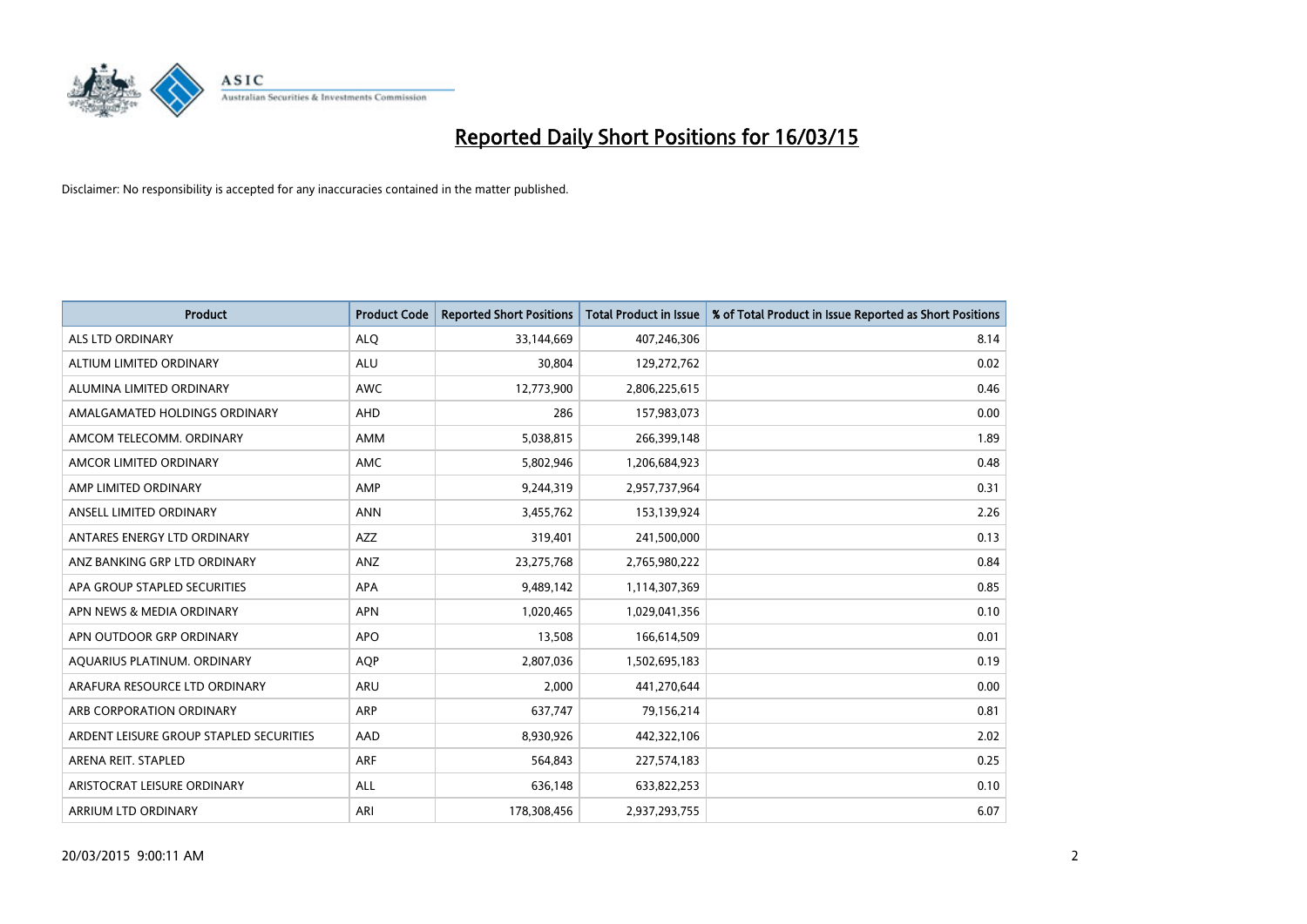

| <b>Product</b>                            | <b>Product Code</b> | <b>Reported Short Positions</b> | <b>Total Product in Issue</b> | % of Total Product in Issue Reported as Short Positions |
|-------------------------------------------|---------------------|---------------------------------|-------------------------------|---------------------------------------------------------|
| ASALEO CARE LIMITED ORDINARY              | AHY                 | 7,198,180                       | 603,469,434                   | 1.19                                                    |
| ASCIANO LIMITED ORDINARY                  | <b>AIO</b>          | 6,756,276                       | 975,385,664                   | 0.69                                                    |
| ASHLEY SERVICES GRP ORDINARY              | <b>ASH</b>          | 498,972                         | 150,000,000                   | 0.33                                                    |
| ASPEN GROUP ORD/UNITS STAPLED             | APZ                 | 33,535                          | 113,183,450                   | 0.03                                                    |
| ASPIRE MINING LTD ORDINARY                | <b>AKM</b>          | 1,000,001                       | 703,463,306                   | 0.14                                                    |
| ASTRO JAP PROP GROUP STAPLED US PROHIBIT. | AJA                 | 128,848                         | 66,449,934                    | 0.19                                                    |
| ASX LIMITED ORDINARY                      | ASX                 | 5,211,254                       | 193,595,162                   | 2.69                                                    |
| ATLAS IRON LIMITED ORDINARY               | <b>AGO</b>          | 98,133,852                      | 919,475,619                   | 10.67                                                   |
| AUCKLAND INTERNATION ORDINARY             | <b>AIA</b>          | 103,485                         | 1,190,484,097                 | 0.01                                                    |
| AURELIA METALS LTD ORDINARY               | AMI                 | 1,000                           | 387,295,188                   | 0.00                                                    |
| AURIZON HOLDINGS LTD ORDINARY             | AZJ                 | 5,549,646                       | 2,123,934,162                 | 0.26                                                    |
| AUSDRILL LIMITED ORDINARY                 | ASL                 | 19,779,103                      | 312,277,224                   | 6.33                                                    |
| AUSENCO LIMITED ORDINARY                  | AAX                 | 415,265                         | 168,449,799                   | 0.25                                                    |
| AUSNET SERVICES STAPLED SECURITIES        | AST                 | 43,395,712                      | 3,466,913,009                 | 1.25                                                    |
| AUST CAREERS NETWORK ORDINARY             | <b>ACO</b>          | 500,000                         | 83,748,775                    | 0.60                                                    |
| AUST INDUSTRIAL REIT UNIT                 | ANI                 | 69,733                          | 96,288,031                    | 0.07                                                    |
| AUST VINTAGE LTD ORDINARY                 | <b>AVG</b>          | 100,001                         | 232,141,382                   | 0.04                                                    |
| AUSTAL LIMITED ORDINARY                   | ASB                 | 302,705                         | 346,865,169                   | 0.09                                                    |
| AUSTBROKERS HOLDINGS ORDINARY             | <b>AUB</b>          | 113,846                         | 61,740,597                    | 0.18                                                    |
| AUSTEX OIL LIMITED ORDINARY               | <b>AOK</b>          | 62,000                          | 558,571,402                   | 0.01                                                    |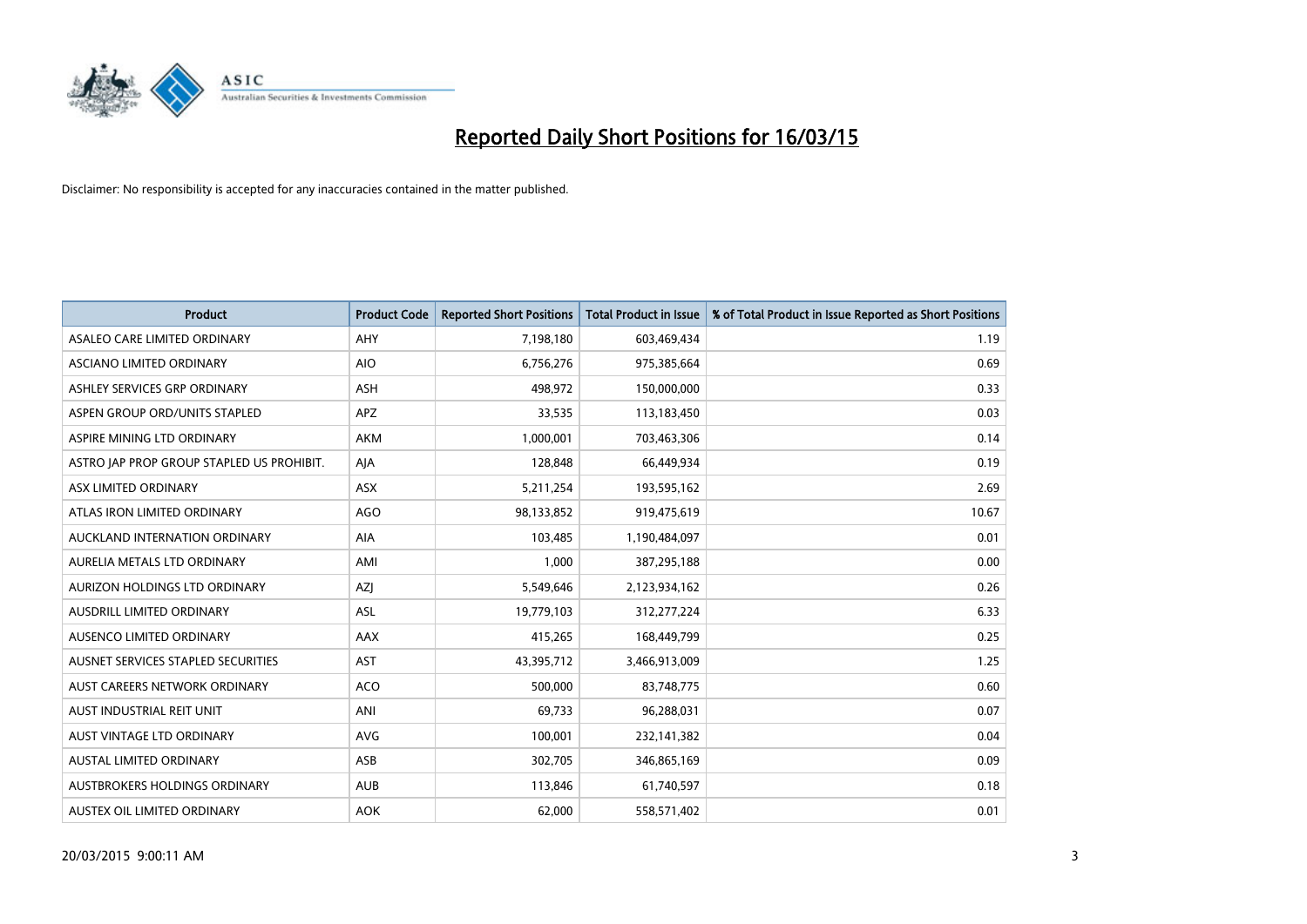

| <b>Product</b>                    | <b>Product Code</b> | <b>Reported Short Positions</b> | <b>Total Product in Issue</b> | % of Total Product in Issue Reported as Short Positions |
|-----------------------------------|---------------------|---------------------------------|-------------------------------|---------------------------------------------------------|
| AUSTIN ENGINEERING ORDINARY       | ANG                 | 391,662                         | 84,274,004                    | 0.46                                                    |
| AUSTIN EXPLORATION ORDINARY       | <b>AKK</b>          | 6,584,383                       | 332,607,790                   | 1.98                                                    |
| AUSTRALIAN AGRICULT. ORDINARY     | AAC                 | 4,626,879                       | 532,474,721                   | 0.87                                                    |
| AUSTRALIAN PHARM, ORDINARY        | API                 | 5,323,548                       | 488,115,883                   | 1.09                                                    |
| AUTOMOTIVE HOLDINGS ORDINARY      | AHE                 | 2,302,871                       | 306,437,941                   | 0.75                                                    |
| AVANCO RESOURCES LTD ORDINARY     | AVB                 | $\mathbf{1}$                    | 1,661,675,855                 | 0.00                                                    |
| AVEO GROUP STAPLED SECURITIES     | AOG                 | 630,048                         | 499,484,314                   | 0.13                                                    |
| AWE LIMITED ORDINARY              | AWE                 | 34,001,520                      | 525,861,050                   | 6.47                                                    |
| <b>AZONTO PET LTD ORDINARY</b>    | APY                 | 1                               | 1,159,375,100                 | 0.00                                                    |
| AZUMAH RESOURCES ORDINARY         | <b>AZM</b>          | $\mathbf{1}$                    | 393,850,639                   | 0.00                                                    |
| BANDANNA ENERGY ORDINARY          | <b>BND</b>          | 17,540,654                      | 528,481,199                   | 3.32                                                    |
| BANK OF QUEENSLAND. ORDINARY      | <b>BOQ</b>          | 4,751,505                       | 366,982,047                   | 1.29                                                    |
| <b>BASE RES LIMITED ORDINARY</b>  | <b>BSE</b>          | 335,868                         | 563,902,771                   | 0.06                                                    |
| <b>BATHURST RES LTD. ORDINARY</b> | <b>BRL</b>          | 207,998                         | 947,828,434                   | 0.02                                                    |
| <b>BC IRON LIMITED ORDINARY</b>   | <b>BCI</b>          | 16,303,590                      | 196,196,992                   | 8.31                                                    |
| BEACH ENERGY LIMITED ORDINARY     | <b>BPT</b>          | 45,724,535                      | 1,297,496,886                 | 3.52                                                    |
| BEACON LIGHTING GRP ORDINARY      | <b>BLX</b>          | 1,000                           | 215,075,927                   | 0.00                                                    |
| BEADELL RESOURCE LTD ORDINARY     | <b>BDR</b>          | 43,256,175                      | 798,657,280                   | 5.42                                                    |
| <b>BEGA CHEESE LTD ORDINARY</b>   | <b>BGA</b>          | 3,309,135                       | 152,602,945                   | 2.17                                                    |
| BELLAMY'S AUSTRALIA ORDINARY      | <b>BAL</b>          | 4,326                           | 95,000,392                    | 0.00                                                    |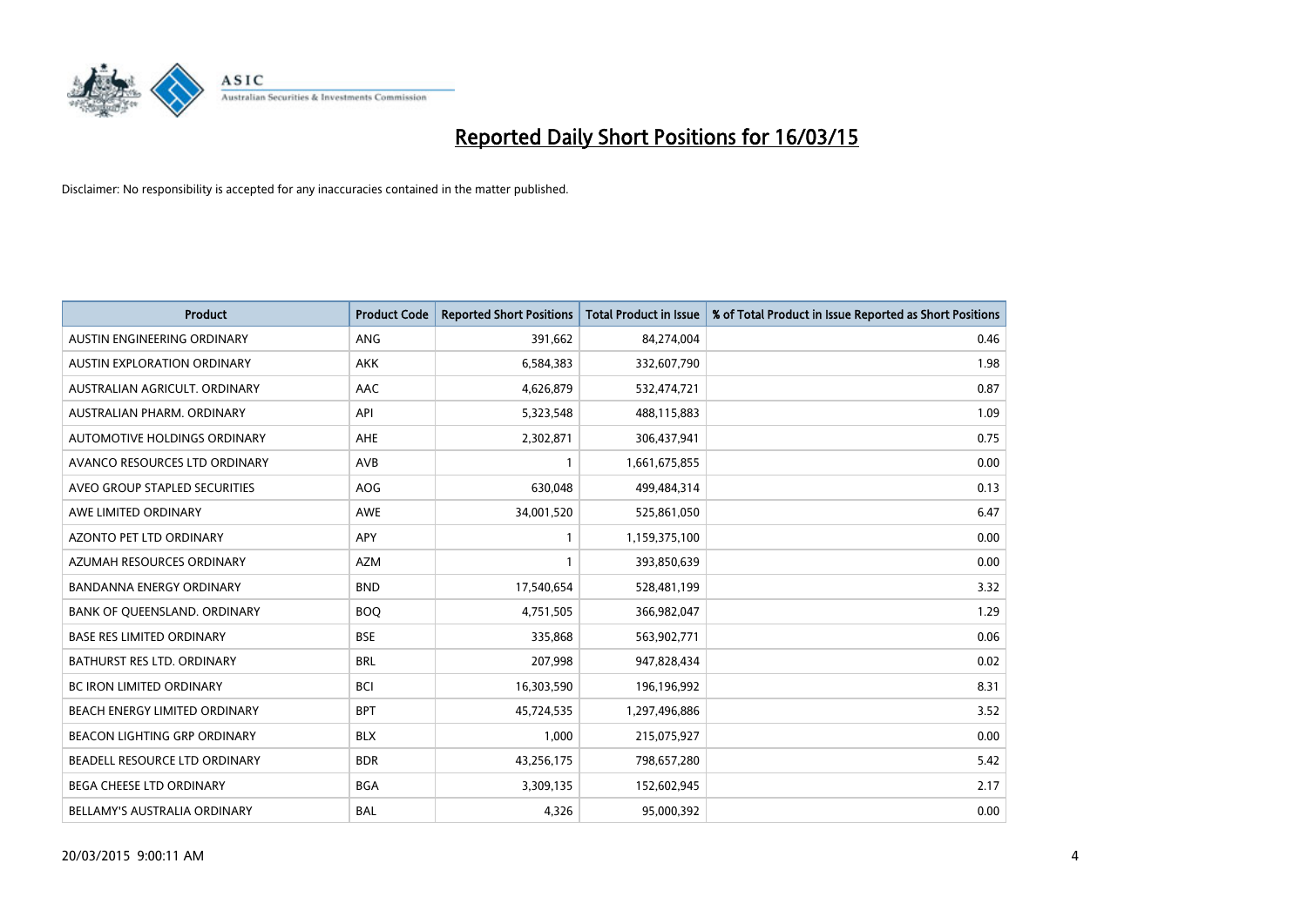

| <b>Product</b>                       | <b>Product Code</b> | <b>Reported Short Positions</b> | <b>Total Product in Issue</b> | % of Total Product in Issue Reported as Short Positions |
|--------------------------------------|---------------------|---------------------------------|-------------------------------|---------------------------------------------------------|
| BENDIGO AND ADELAIDE ORDINARY        | <b>BEN</b>          | 15,318,475                      | 450,953,890                   | 3.40                                                    |
| BERKELEY RESOURCES ORDINARY          | <b>BKY</b>          | 77,000                          | 180,361,323                   | 0.04                                                    |
| <b>BHP BILLITON LIMITED ORDINARY</b> | <b>BHP</b>          | 7,919,654                       | 3,211,691,105                 | 0.25                                                    |
| BIGAIR GROUP LIMITED ORDINARY        | <b>BGL</b>          | 9,750                           | 174,826,438                   | 0.01                                                    |
| <b>BILLABONG ORDINARY</b>            | <b>BBG</b>          | 8,166,364                       | 990,370,034                   | 0.82                                                    |
| <b>BIONOMICS LIMITED ORDINARY</b>    | <b>BNO</b>          | 31,362                          | 417,751,687                   | 0.01                                                    |
| BIRIMIAN GOLD LTD ORDINARY           | <b>BGS</b>          | 1,290,000                       | 866,333,987                   | 0.15                                                    |
| <b>BLACKHAM RESOURCES ORDINARY</b>   | <b>BLK</b>          | 1,688,683                       | 178,162,680                   | 0.95                                                    |
| <b>BLACKMORES LIMITED ORDINARY</b>   | <b>BKL</b>          | 18,841                          | 17,224,284                    | 0.11                                                    |
| <b>BLUE ENERGY LIMITED ORDINARY</b>  | <b>BUL</b>          | 50,000                          | 1,140,993,237                 | 0.00                                                    |
| BLUESCOPE STEEL LTD ORDINARY         | <b>BSL</b>          | 4,188,663                       | 565,225,282                   | 0.74                                                    |
| <b>BOART LONGYEAR ORDINARY</b>       | <b>BLY</b>          | 16,021,658                      | 930,864,944                   | 1.72                                                    |
| <b>BORA BORA RESOURCES ORDINARY</b>  | <b>BBR</b>          | 247,808                         | 35,970,000                    | 0.69                                                    |
| <b>BORAL LIMITED, ORDINARY</b>       | <b>BLD</b>          | 11,665,761                      | 782,736,249                   | 1.49                                                    |
| <b>BRADKEN LIMITED ORDINARY</b>      | <b>BKN</b>          | 6,788,063                       | 171,027,249                   | 3.97                                                    |
| <b>BRAMBLES LIMITED ORDINARY</b>     | <b>BXB</b>          | 13,682,219                      | 1,566,301,780                 | 0.87                                                    |
| BREVILLE GROUP LTD ORDINARY          | <b>BRG</b>          | 3,462,209                       | 130,095,322                   | 2.66                                                    |
| <b>BRICKWORKS LIMITED ORDINARY</b>   | <b>BKW</b>          | 94,559                          | 148,403,478                   | 0.06                                                    |
| BT INVESTMENT MNGMNT ORDINARY        | <b>BTT</b>          | 22,816                          | 292,408,424                   | 0.01                                                    |
| <b>BURSON GROUP LTD ORDINARY</b>     | <b>BAP</b>          | 661,757                         | 163,585,666                   | 0.40                                                    |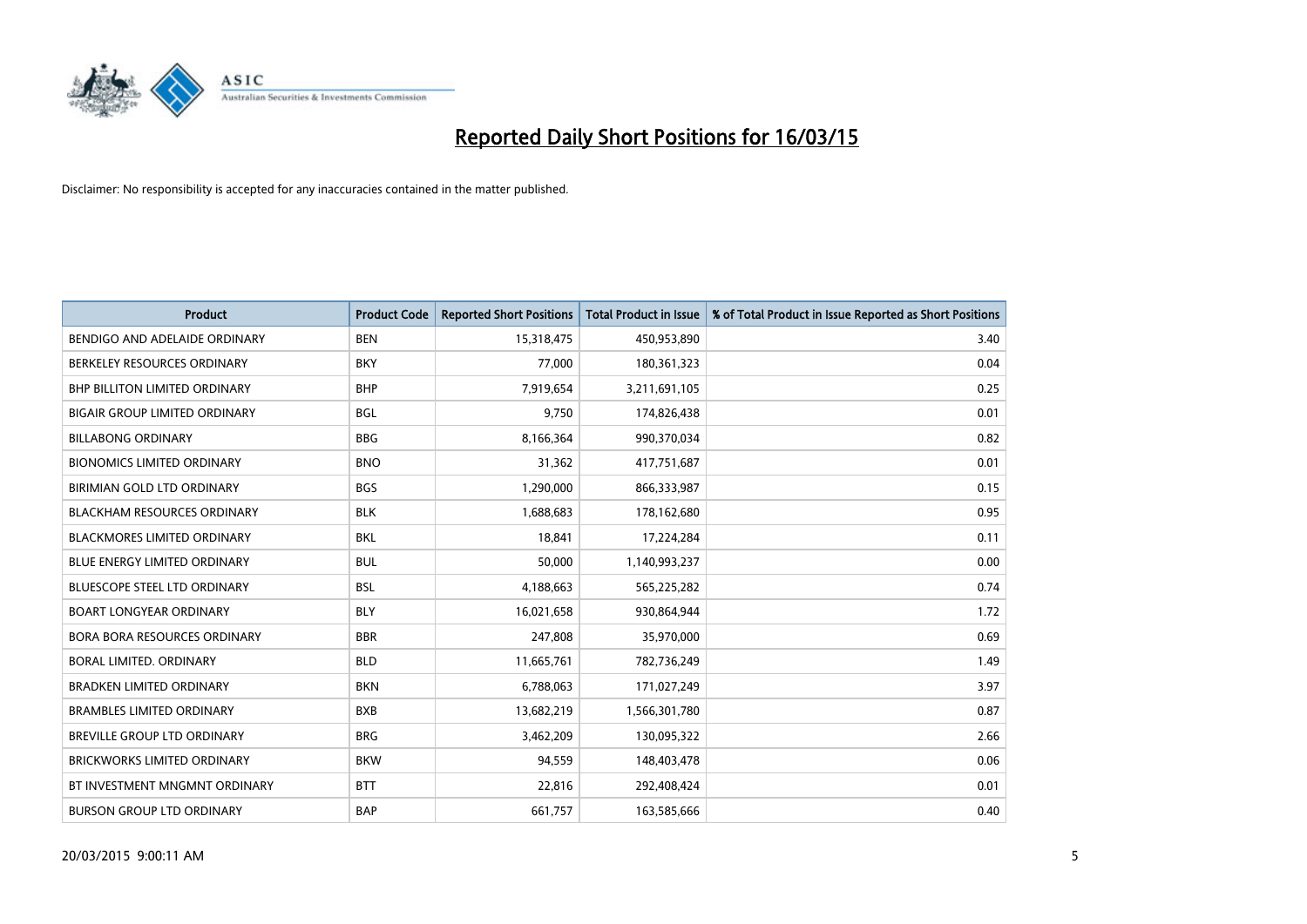

| <b>Product</b>                          | <b>Product Code</b> | <b>Reported Short Positions</b> | <b>Total Product in Issue</b> | % of Total Product in Issue Reported as Short Positions |
|-----------------------------------------|---------------------|---------------------------------|-------------------------------|---------------------------------------------------------|
| <b>BURU ENERGY ORDINARY</b>             | <b>BRU</b>          | 14,888,535                      | 339,997,078                   | 4.38                                                    |
| <b>BWP TRUST ORDINARY UNITS</b>         | <b>BWP</b>          | 16,801,361                      | 642,383,803                   | 2.62                                                    |
| CABCHARGE AUSTRALIA ORDINARY            | CAB                 | 9,344,655                       | 120,430,683                   | 7.76                                                    |
| <b>CADENCE CAPITAL ORDINARY</b>         | <b>CDM</b>          | 170,000                         | 200,850,277                   | 0.08                                                    |
| <b>CALTEX AUSTRALIA ORDINARY</b>        | <b>CTX</b>          | 516,368                         | 270,000,000                   | 0.19                                                    |
| CAPE LAMBERT RES LTD ORDINARY           | <b>CFE</b>          | 280,137                         | 626,686,586                   | 0.04                                                    |
| <b>CAPITOL HEALTH ORDINARY</b>          | CAJ                 | 261,985                         | 522,280,212                   | 0.05                                                    |
| <b>CARDNO LIMITED ORDINARY</b>          | CDD                 | 16,956,154                      | 164,564,684                   | 10.30                                                   |
| <b>CARINDALE PROPERTY UNIT</b>          | <b>CDP</b>          | 8,823                           | 70,000,000                    | 0.01                                                    |
| CARNARVON PETROLEUM ORDINARY            | <b>CVN</b>          | 1,768,880                       | 988,300,069                   | 0.18                                                    |
| <b>CARNEGIE WAVE ENERGY ORDINARY</b>    | <b>CWE</b>          | 62,500                          | 1,752,762,654                 | 0.00                                                    |
| CARSALES.COM LTD ORDINARY               | <b>CRZ</b>          | 256,038                         | 239,001,759                   | 0.11                                                    |
| CARSALES.COM LTD. ORDINARY              | CAR                 | 6,535,107                       | 239,001,759                   | 2.73                                                    |
| <b>CASH CONVERTERS ORDINARY</b>         | CCV                 | 9,365,828                       | 478,876,525                   | 1.96                                                    |
| CEDAR WOODS PROP. ORDINARY              | <b>CWP</b>          | 286,103                         | 78,336,371                    | 0.37                                                    |
| CENTRAL PETROLEUM ORDINARY              | <b>CTP</b>          | 10,999                          | 368,718,957                   | 0.00                                                    |
| CENTURIA METRO REIT STAPLED             | <b>CMA</b>          | 698,404                         | 71,500,158                    | 0.98                                                    |
| <b>CHALLENGER LIMITED ORDINARY</b>      | <b>CGF</b>          | 612,538                         | 569,725,821                   | 0.11                                                    |
| CHARTER HALL GROUP STAPLED US PROHIBIT. | <b>CHC</b>          | 3,560,035                       | 359,342,032                   | 0.99                                                    |
| <b>CHARTER HALL RETAIL UNITS</b>        | <b>COR</b>          | 11,168,468                      | 375,554,374                   | 2.97                                                    |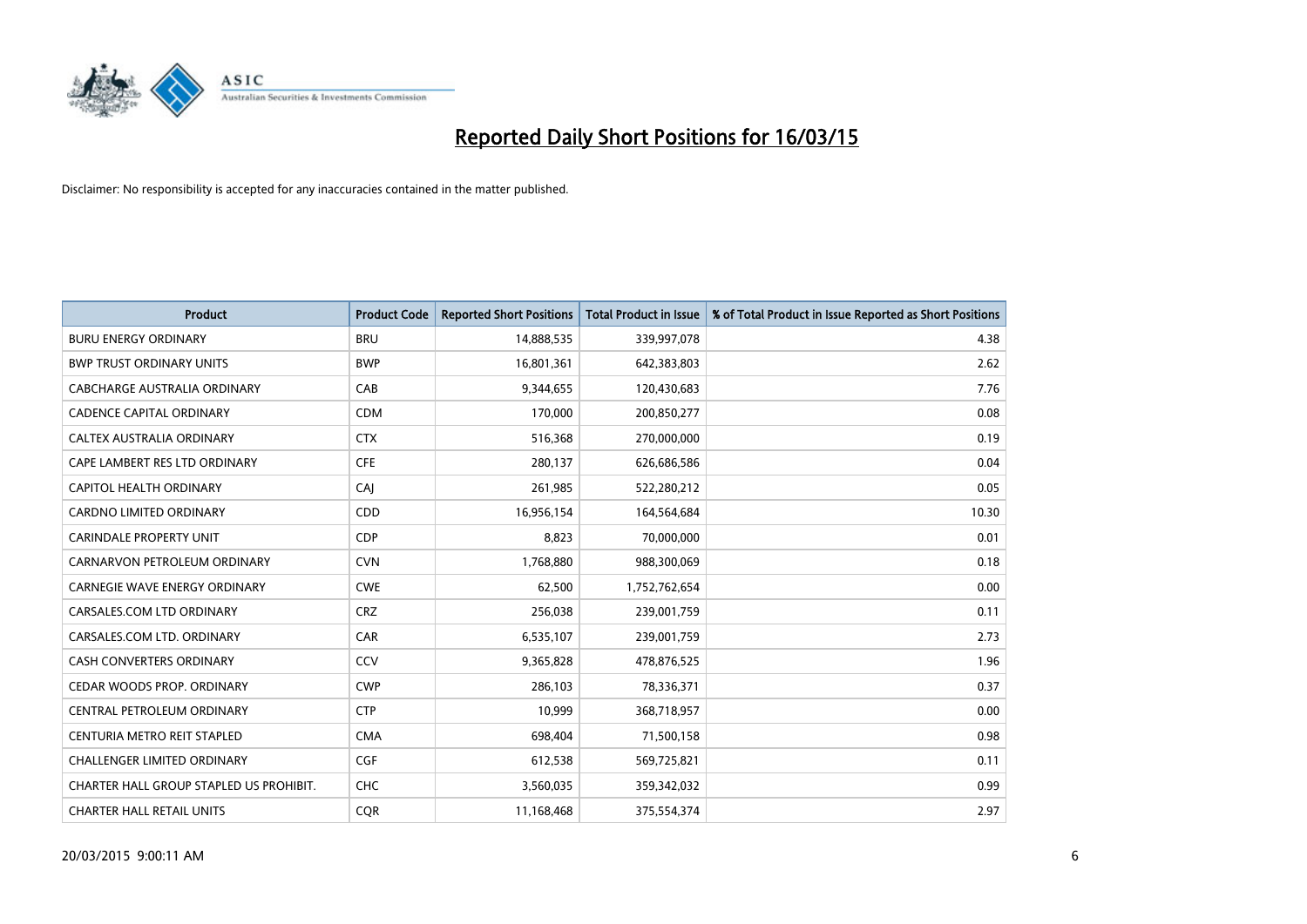

| <b>Product</b>                          | <b>Product Code</b> | <b>Reported Short Positions</b> | <b>Total Product in Issue</b> | % of Total Product in Issue Reported as Short Positions |
|-----------------------------------------|---------------------|---------------------------------|-------------------------------|---------------------------------------------------------|
| <b>CHORUS LIMITED ORDINARY</b>          | <b>CNU</b>          | 90,999                          | 396,369,767                   | 0.02                                                    |
| CLEARVIEW WEALTH LTD ORDINARY           | <b>CVW</b>          | 9,912                           | 581,111,182                   | 0.00                                                    |
| CLINUVEL PHARMACEUT, ORDINARY           | <b>CUV</b>          | 10,219                          | 44,554,787                    | 0.02                                                    |
| COAL OF AFRICA LTD ORDINARY             | <b>CZA</b>          | 426                             | 1,599,568,613                 | 0.00                                                    |
| <b>COALSPUR MINES LTD ORDINARY</b>      | <b>CPL</b>          | 101,380                         | 641,544,455                   | 0.02                                                    |
| COCA-COLA AMATIL ORDINARY               | <b>CCL</b>          | 20,033,674                      | 763,590,249                   | 2.62                                                    |
| <b>COCHLEAR LIMITED ORDINARY</b>        | <b>COH</b>          | 3,367,607                       | 57,081,775                    | 5.90                                                    |
| COCKATOO COAL ORDINARY                  | COK                 | 167,987                         | 67,034,894,842                | 0.00                                                    |
| <b>CODAN LIMITED ORDINARY</b>           | <b>CDA</b>          | 2,461                           | 177,063,244                   | 0.00                                                    |
| <b>COFFEY INTERNATIONAL ORDINARY</b>    | <b>COF</b>          | 6,075                           | 255,833,165                   | 0.00                                                    |
| <b>COLLECTION HOUSE ORDINARY</b>        | <b>CLH</b>          | 1,389,002                       | 130,443,227                   | 1.06                                                    |
| COMMONWEALTH BANK, ORDINARY             | <b>CBA</b>          | 13,744,994                      | 1,621,319,194                 | 0.85                                                    |
| <b>COMPASS RESOURCES ORDINARY</b>       | <b>CMR</b>          | 7,472                           | 1,403,744,100                 | 0.00                                                    |
| <b>COMPUTERSHARE LTD ORDINARY</b>       | <b>CPU</b>          | 6,988,261                       | 556,203,079                   | 1.26                                                    |
| <b>COOPER ENERGY LTD ORDINARY</b>       | <b>COE</b>          | 1,146,038                       | 331,905,323                   | 0.35                                                    |
| <b>CORP TRAVEL LIMITED ORDINARY</b>     | <b>CTD</b>          | 1,129,144                       | 96,993,355                    | 1.16                                                    |
| COVER-MORE GRP LTD ORDINARY             | <b>CVO</b>          | 8,777,413                       | 317,750,000                   | 2.76                                                    |
| <b>CREDIT CORP GROUP ORDINARY</b>       | <b>CCP</b>          | 307,024                         | 46,296,407                    | 0.66                                                    |
| <b>CROMWELL PROP STAPLED SECURITIES</b> | <b>CMW</b>          | 33,613,488                      | 1,737,728,114                 | 1.93                                                    |
| CROWN RESORTS LTD ORDINARY              | <b>CWN</b>          | 16,063,292                      | 728,394,185                   | 2.21                                                    |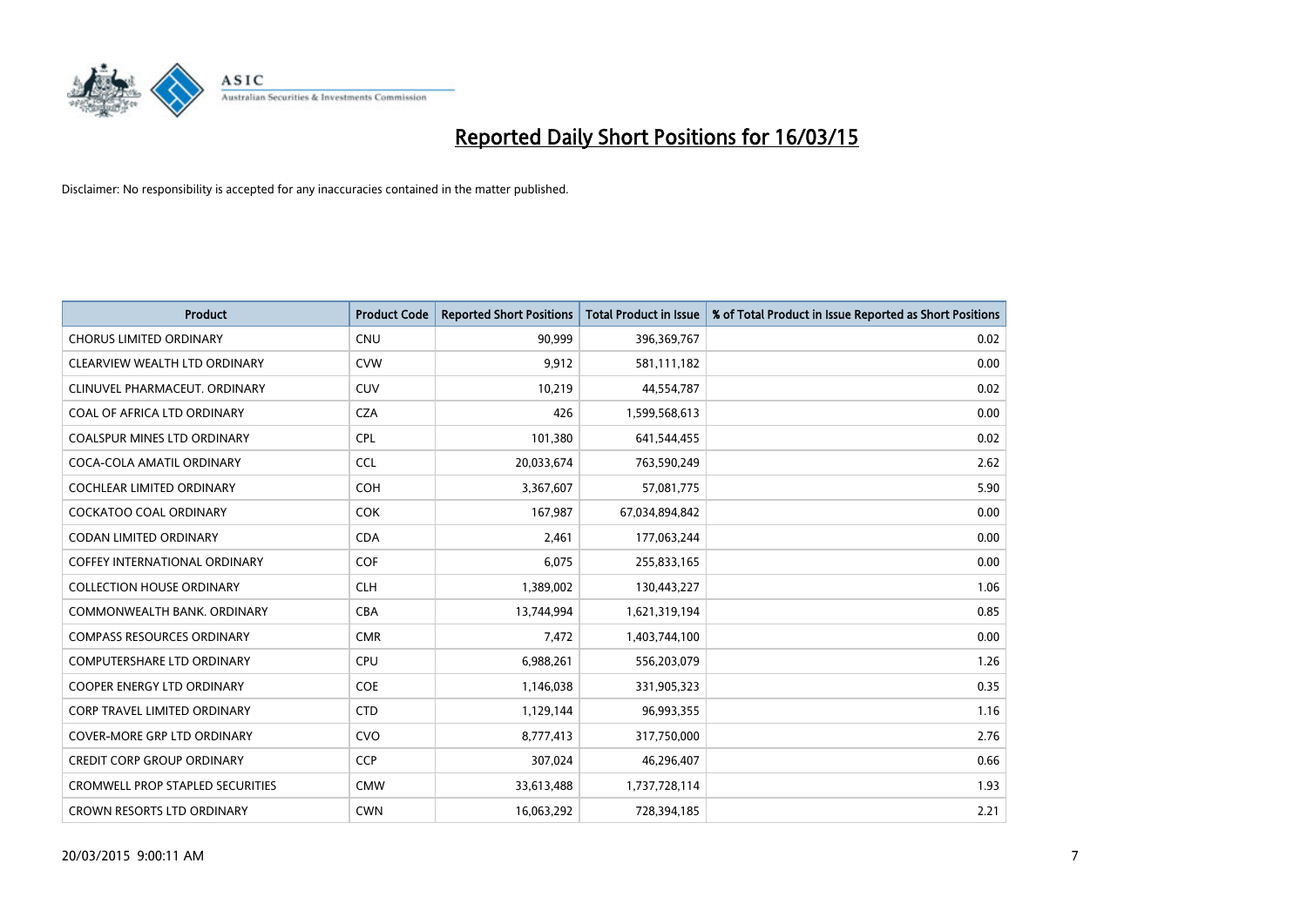

| <b>Product</b>                       | <b>Product Code</b> | <b>Reported Short Positions</b> | <b>Total Product in Issue</b> | % of Total Product in Issue Reported as Short Positions |
|--------------------------------------|---------------------|---------------------------------|-------------------------------|---------------------------------------------------------|
| <b>CSG LIMITED ORDINARY</b>          | CSV                 | 779,626                         | 284,148,839                   | 0.27                                                    |
| <b>CSL LIMITED ORDINARY</b>          | <b>CSL</b>          | 992,789                         | 474,041,801                   | 0.21                                                    |
| <b>CSR LIMITED ORDINARY</b>          | <b>CSR</b>          | 8,878,789                       | 506,000,315                   | 1.75                                                    |
| <b>CUDECO LIMITED ORDINARY</b>       | CDU                 | 8,813,311                       | 248,722,167                   | 3.54                                                    |
| DATADOT TECHNOLOGY ORDINARY          | <b>DDT</b>          | 105,800                         | 751,978,873                   | 0.01                                                    |
| <b>DECMIL GROUP LIMITED ORDINARY</b> | <b>DCG</b>          | 859,027                         | 168,607,794                   | 0.51                                                    |
| DEEP YELLOW LIMITED ORDINARY         | <b>DYL</b>          | 1,002                           | 1,905,001,219                 | 0.00                                                    |
| DEVINE LIMITED ORDINARY              | <b>DVN</b>          | 1,548                           | 158,730,556                   | 0.00                                                    |
| DEXUS PROPERTY GROUP STAPLED UNITS   | <b>DXS</b>          | 3,250,444                       | 905,531,797                   | 0.36                                                    |
| DICK SMITH HLDGS ORDINARY            | <b>DSH</b>          | 16,882,065                      | 236,511,364                   | 7.14                                                    |
| DISCOVERY METALS LTD ORDINARY        | <b>DML</b>          | 365,417                         | 644,039,581                   | 0.06                                                    |
| DOMINO PIZZA ENTERPR ORDINARY        | <b>DMP</b>          | 1,305,796                       | 86,560,773                    | 1.51                                                    |
| DONACO INTERNATIONAL ORDINARY        | <b>DNA</b>          | 12,553,881                      | 683,444,791                   | 1.84                                                    |
| DOWNER EDI LIMITED ORDINARY          | <b>DOW</b>          | 14,424,149                      | 435,399,975                   | 3.31                                                    |
| DRAGON MINING LTD ORDINARY           | <b>DRA</b>          | 63,000                          | 88,840,613                    | 0.07                                                    |
| DRILLSEARCH ENERGY ORDINARY          | <b>DLS</b>          | 12,961,307                      | 461,101,450                   | 2.81                                                    |
| DUET GROUP STAPLED US PROHIBIT.      | <b>DUE</b>          | 23,239,664                      | 1,493,678,915                 | 1.56                                                    |
| DULUXGROUP LIMITED ORDINARY          | <b>DLX</b>          | 592,814                         | 388,543,268                   | 0.15                                                    |
| ECHO ENTERTAINMENT ORDINARY          | <b>EGP</b>          | 6,108,996                       | 825,672,730                   | 0.74                                                    |
| ELDERS LIMITED ORDINARY              | <b>ELD</b>          | 714,153                         | 83,734,671                    | 0.85                                                    |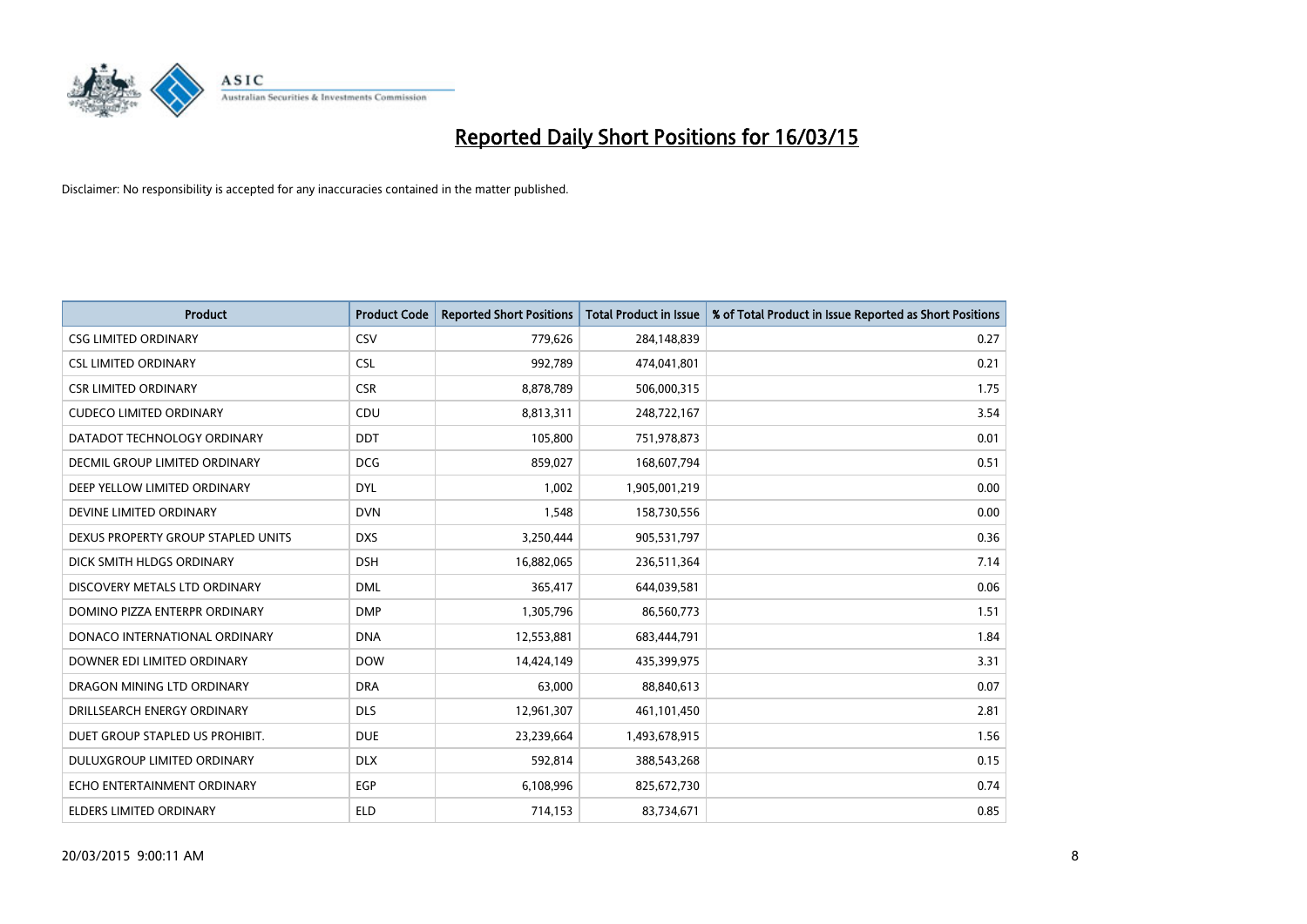

| <b>Product</b>                         | <b>Product Code</b> | <b>Reported Short Positions</b> | <b>Total Product in Issue</b> | % of Total Product in Issue Reported as Short Positions |
|----------------------------------------|---------------------|---------------------------------|-------------------------------|---------------------------------------------------------|
| <b>EMECO HOLDINGS ORDINARY</b>         | <b>EHL</b>          | 14,818,836                      | 599,675,707                   | 2.47                                                    |
| ENERGY RESOURCES ORDINARY 'A'          | ERA                 | 10,662,574                      | 517,725,062                   | 2.06                                                    |
| <b>ENERGY WORLD CORPOR, ORDINARY</b>   | <b>EWC</b>          | 46,733,765                      | 1,734,166,672                 | 2.69                                                    |
| <b>ENSOGO LIMITED ORDINARY</b>         | E88                 | 212,387                         | 485,533,903                   | 0.04                                                    |
| EQUITY TRUSTEES ORDINARY               | EQT                 | 51,439                          | 19,272,426                    | 0.27                                                    |
| ERM POWER LIMITED ORDINARY             | EPW                 | 332,895                         | 241,689,186                   | 0.14                                                    |
| ESTIA HEALTH LTD ORDINARY              | EHE                 | 694,901                         | 180,885,580                   | 0.38                                                    |
| EVOLUTION MINING LTD ORDINARY          | <b>EVN</b>          | 2,705,795                       | 714,921,647                   | 0.38                                                    |
| FAIRFAX MEDIA LTD ORDINARY             | <b>FXI</b>          | 42,241,303                      | 2,420,475,546                 | 1.75                                                    |
| <b>FANTASTIC HOLDINGS ORDINARY</b>     | <b>FAN</b>          | 309                             | 103,257,398                   | 0.00                                                    |
| FAR LTD ORDINARY                       | FAR                 | 9,389,642                       | 3,127,058,427                 | 0.30                                                    |
| FEDERATION CNTRES ORD/UNIT STAPLED SEC | <b>FDC</b>          | 6,728,196                       | 1,427,641,565                 | 0.47                                                    |
| FINBAR GROUP LIMITED ORDINARY          | <b>FRI</b>          | 13,994                          | 228,720,815                   | 0.01                                                    |
| FISHER & PAYKEL H. ORDINARY            | <b>FPH</b>          | 64,210                          | 557,932,015                   | 0.01                                                    |
| FLEETWOOD CORP ORDINARY                | <b>FWD</b>          | 1,162,724                       | 61,039,412                    | 1.90                                                    |
| FLETCHER BUILDING ORDINARY             | <b>FBU</b>          | 1,188,823                       | 687,854,788                   | 0.17                                                    |
| FLEXIGROUP LIMITED ORDINARY            | FXL                 | 6,887,143                       | 304,149,707                   | 2.26                                                    |
| FLIGHT CENTRE TRAVEL ORDINARY          | <b>FLT</b>          | 9,525,971                       | 100,745,991                   | 9.46                                                    |
| FLINDERS MINES LTD ORDINARY            | <b>FMS</b>          | 164,998                         | 2,762,995,689                 | 0.01                                                    |
| FOCUS MINERALS LTD ORDINARY            | <b>FML</b>          | 3,105,221                       | 9,137,375,877                 | 0.03                                                    |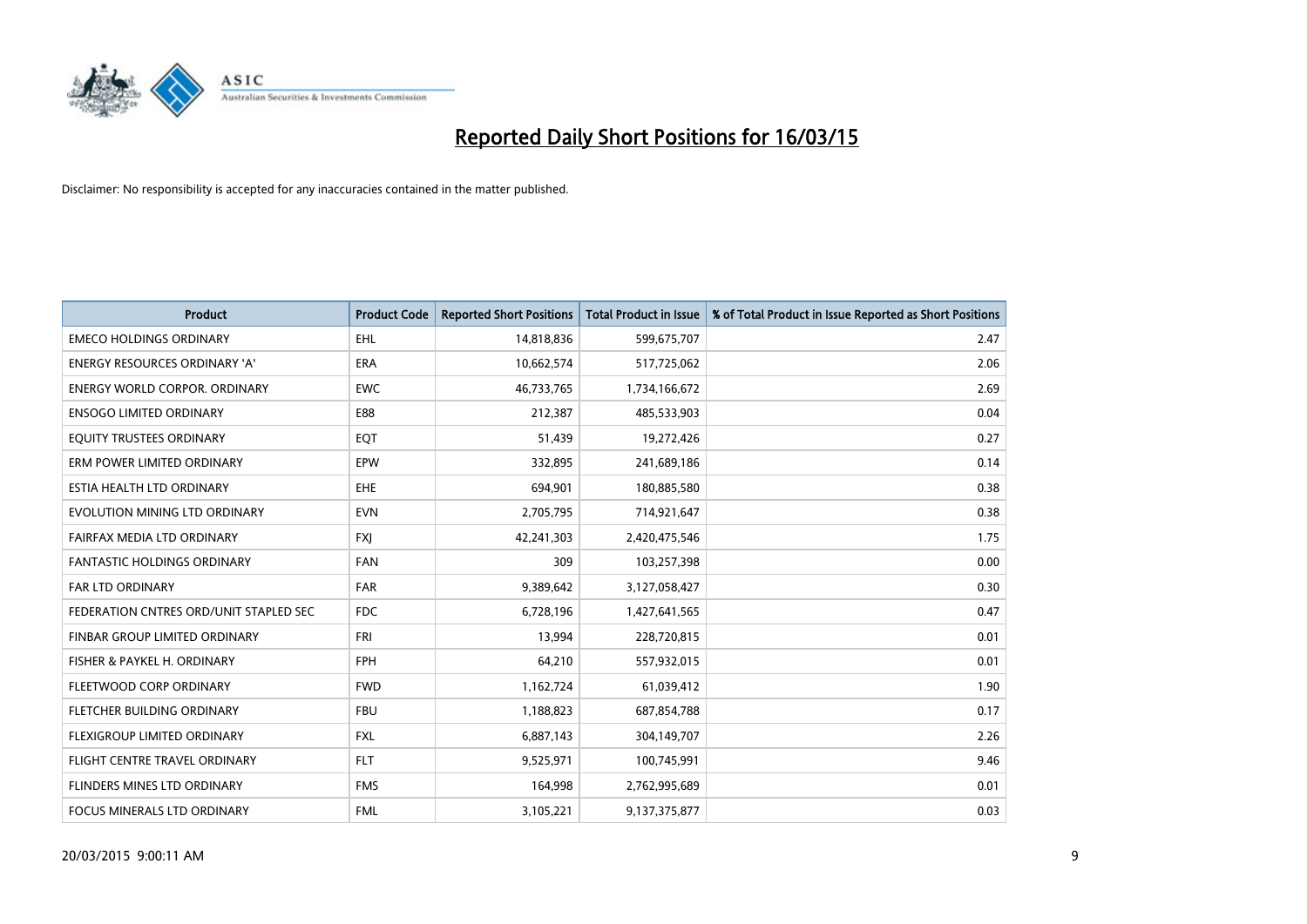

| <b>Product</b>                             | <b>Product Code</b> | <b>Reported Short Positions</b> | <b>Total Product in Issue</b> | % of Total Product in Issue Reported as Short Positions |
|--------------------------------------------|---------------------|---------------------------------|-------------------------------|---------------------------------------------------------|
| <b>FOLKESTONE EDU TRUST UNITS</b>          | <b>FET</b>          | 80,666                          | 244,378,866                   | 0.03                                                    |
| FONTERRA SHARE FUND ORDINARY UNITS         | <b>FSF</b>          | 114,443                         | 120,653,436                   | 0.09                                                    |
| <b>FORTESCUE METALS GRP ORDINARY</b>       | <b>FMG</b>          | 373,514,732                     | 3,113,798,151                 | 12.00                                                   |
| FREEDOM FOOD LTD ORDINARY                  | <b>FNP</b>          | 127,631                         | 153,356,329                   | 0.08                                                    |
| <b>FUNTASTIC LIMITED ORDINARY</b>          | <b>FUN</b>          | 370,000                         | 669,269,723                   | 0.06                                                    |
| <b>G.U.D. HOLDINGS ORDINARY</b>            | GUD                 | 1,922,662                       | 70,939,492                    | 2.71                                                    |
| <b>G8 EDUCATION LIMITED ORDINARY</b>       | <b>GEM</b>          | 14,177,606                      | 359,151,207                   | 3.95                                                    |
| <b>GALAXY RESOURCES ORDINARY</b>           | GXY                 | 1,360,062                       | 1,064,783,990                 | 0.13                                                    |
| <b>GBST HOLDINGS., ORDINARY</b>            | GBT                 | 23,897                          | 66,561,725                    | 0.04                                                    |
| <b>GDI PROPERTY GRP STAPLED SECURITIES</b> | GDI                 | 1,047,980                       | 567,575,025                   | 0.18                                                    |
| <b>GENESIS ENERGY LTD ORDINARY</b>         | <b>GNE</b>          | 152,237                         | 1,000,000,000                 | 0.02                                                    |
| <b>GENETIC TECHNOLOGIES ORDINARY</b>       | GTG                 | 15,687,600                      | 1,714,191,631                 | 0.92                                                    |
| <b>GENTRACK GROUP LTD ORDINARY</b>         | <b>GTK</b>          | 3,000                           | 72,699,510                    | 0.00                                                    |
| <b>GENWORTH MORTGAGE ORDINARY</b>          | <b>GMA</b>          | 18,451,392                      | 650,000,000                   | 2.84                                                    |
| <b>GEODYNAMICS LIMITED ORDINARY</b>        | GDY                 | 819                             | 435,880,130                   | 0.00                                                    |
| <b>GINDALBIE METALS LTD ORDINARY</b>       | GBG                 | 14,783,454                      | 1,495,448,025                 | 0.99                                                    |
| <b>GOLD ROAD RES LTD ORDINARY</b>          | GOR                 | 1,665,378                       | 594,881,822                   | 0.28                                                    |
| <b>GOODMAN FIELDER, ORDINARY</b>           | <b>GFF</b>          | 1,052,956                       | 1,955,559,207                 | 0.05                                                    |
| <b>GOODMAN GROUP STAPLED</b>               | <b>GMG</b>          | 1,674,803                       | 1,753,035,922                 | 0.10                                                    |
| <b>GPT GROUP STAPLED SEC.</b>              | <b>GPT</b>          | 9,449,662                       | 1,776,283,214                 | 0.53                                                    |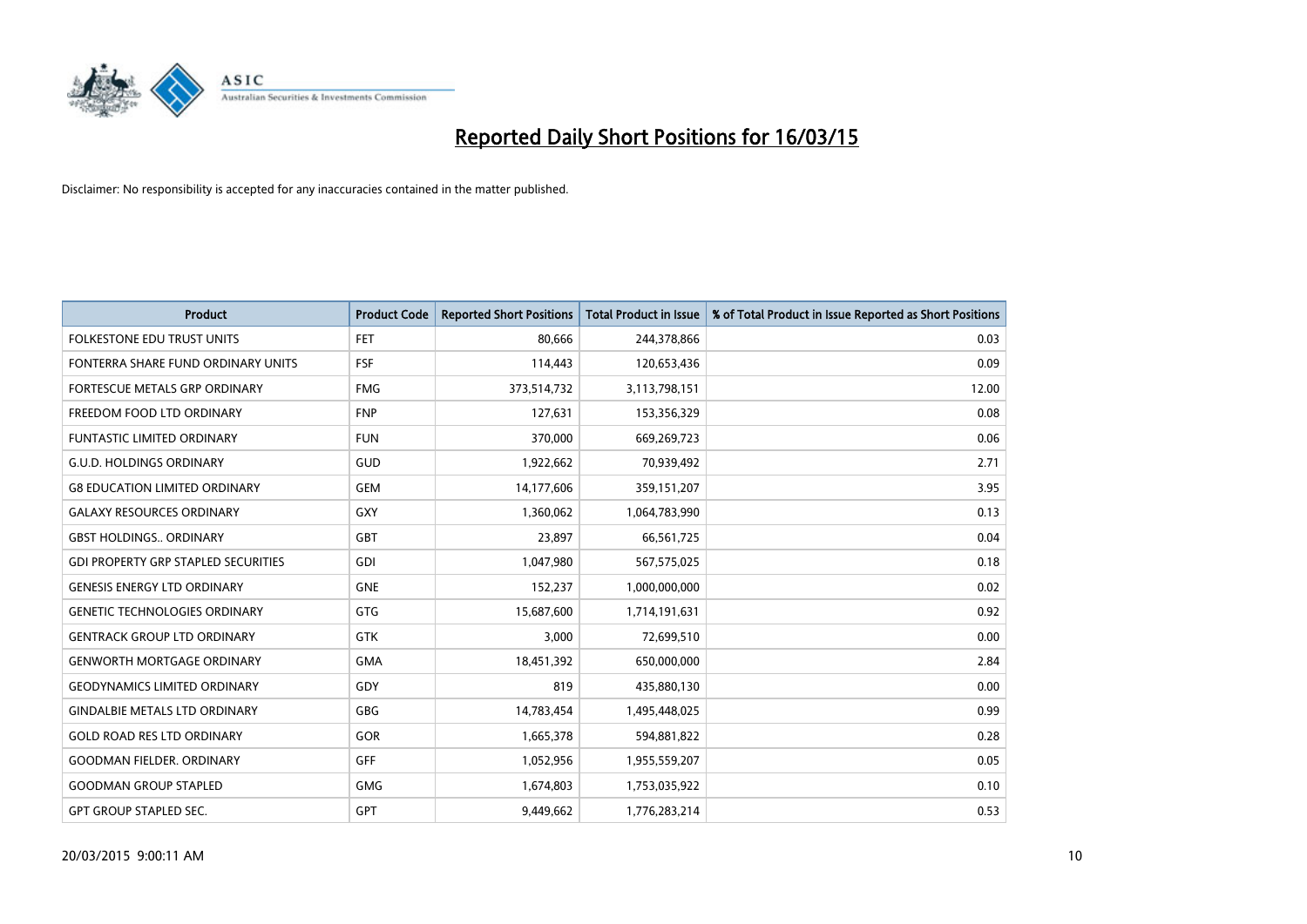

| <b>Product</b>                                   | <b>Product Code</b> | <b>Reported Short Positions</b> | <b>Total Product in Issue</b> | % of Total Product in Issue Reported as Short Positions |
|--------------------------------------------------|---------------------|---------------------------------|-------------------------------|---------------------------------------------------------|
| <b>GRAINCORP LIMITED A CLASS ORDINARY</b>        | <b>GNC</b>          | 12,066,522                      | 228,855,628                   | 5.27                                                    |
| <b>GRANGE RESOURCES. ORDINARY</b>                | GRR                 | 580,961                         | 1,157,338,698                 | 0.05                                                    |
| <b>GREENCROSS LIMITED ORDINARY</b>               | <b>GXL</b>          | 2,056,329                       | 111,447,503                   | 1.85                                                    |
| <b>GREENLAND MIN EN LTD ORDINARY</b>             | GGG                 | 4,473,592                       | 683,080,555                   | 0.65                                                    |
| <b>GREENLAND MIN EN LTD RIGHTS 26-JUN-14</b>     | GGGR                | 3,842                           | 88,685,050                    | 0.00                                                    |
| <b>GROWTHPOINT PROPERTY ORD/UNIT STAPLED SEC</b> | GOZ                 | 801,189                         | 569,027,781                   | 0.14                                                    |
| <b>GRYPHON MINERALS LTD ORDINARY</b>             | GRY                 | 1,254,359                       | 401,290,987                   | 0.31                                                    |
| <b>GWA GROUP LTD ORDINARY</b>                    | <b>GWA</b>          | 15,244,651                      | 306,533,770                   | 4.97                                                    |
| HARVEY NORMAN ORDINARY                           | <b>HVN</b>          | 26,906,139                      | 1,110,603,911                 | 2.42                                                    |
| HEALTHSCOPE LIMITED. ORDINARY                    | <b>HSO</b>          | 7,432,195                       | 1,732,094,838                 | 0.43                                                    |
| <b>HENDERSON GROUP CDI 1:1</b>                   | <b>HGG</b>          | 1,328,502                       | 737,445,473                   | 0.18                                                    |
| HEA HOLDINGS LIMITED ORDINARY                    | <b>HFA</b>          | 308                             | 162,147,897                   | 0.00                                                    |
| HIGHLANDS PACIFIC ORDINARY                       | <b>HIG</b>          | 1                               | 920,577,086                   | 0.00                                                    |
| HILLGROVE RES LTD ORDINARY                       | <b>HGO</b>          | 109,596                         | 147,798,623                   | 0.07                                                    |
| <b>HILLS LTD ORDINARY</b>                        | <b>HIL</b>          | 2,793,612                       | 231,985,526                   | 1.20                                                    |
| HORIZON OIL LIMITED ORDINARY                     | <b>HZN</b>          | 49,500,631                      | 1,301,981,265                 | 3.80                                                    |
| <b>HOTEL PROPERTY STAPLED</b>                    | <b>HPI</b>          | 497,330                         | 146,105,439                   | 0.34                                                    |
| HUNTER HALL GLOBAL ORDINARY                      | <b>HHV</b>          | 173,284                         | 217, 217, 148                 | 0.08                                                    |
| <b>ICAR ASIA LTD ORDINARY</b>                    | ICQ                 | 175,061                         | 217,769,656                   | 0.08                                                    |
| <b>IINET LIMITED ORDINARY</b>                    | <b>IIN</b>          | 10,090,633                      | 162,950,896                   | 6.19                                                    |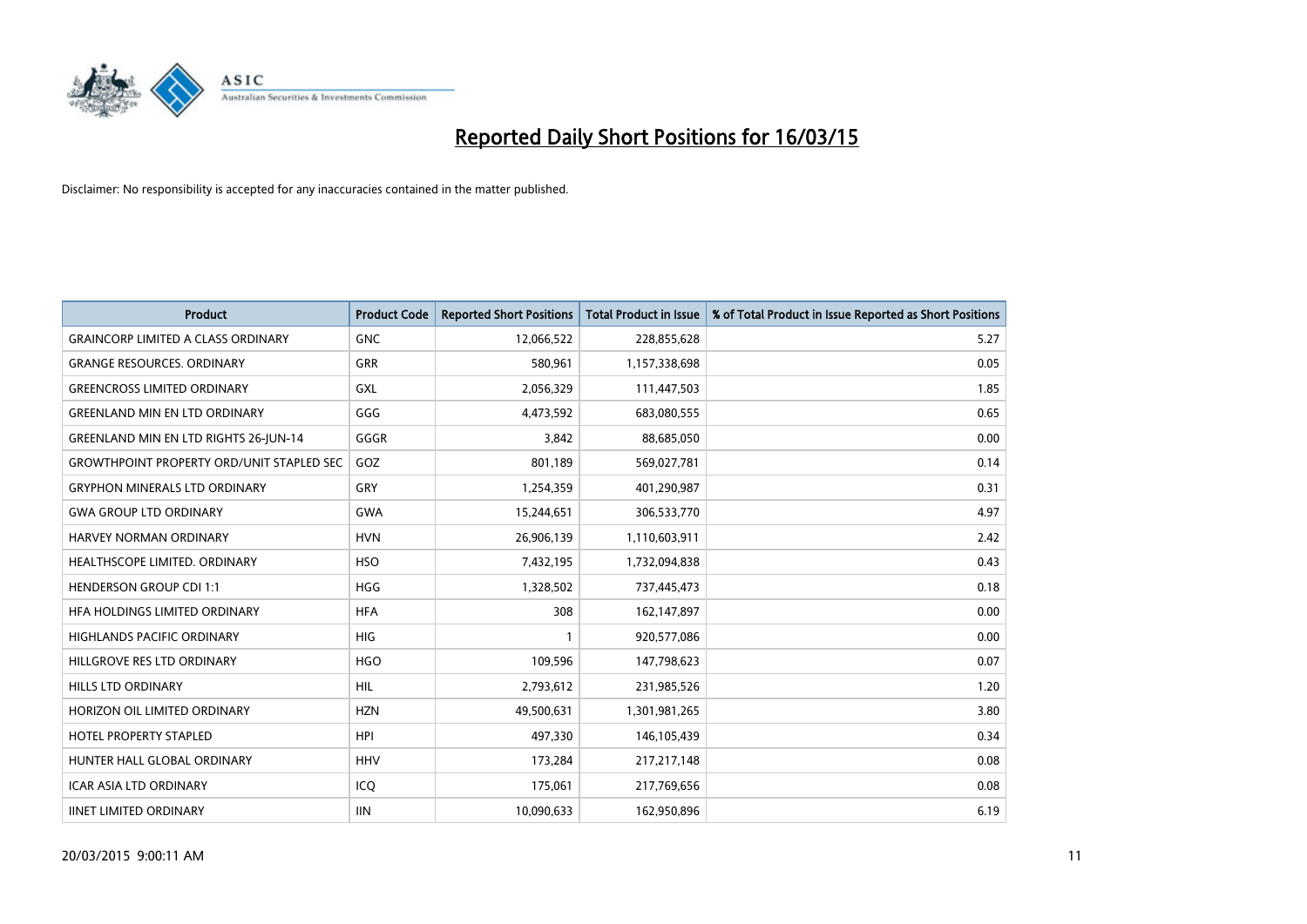

| <b>Product</b>                                | <b>Product Code</b> | <b>Reported Short Positions</b> | <b>Total Product in Issue</b> | % of Total Product in Issue Reported as Short Positions |
|-----------------------------------------------|---------------------|---------------------------------|-------------------------------|---------------------------------------------------------|
| <b>ILUKA RESOURCES ORDINARY</b>               | <b>ILU</b>          | 31,318,998                      | 418,700,517                   | 7.48                                                    |
| <b>IMDEX LIMITED ORDINARY</b>                 | <b>IMD</b>          | 2,584,245                       | 216,203,136                   | 1.20                                                    |
| IMF BENTHAM LTD ORDINARY                      | <b>IMF</b>          | 13,740,905                      | 166,580,957                   | 8.25                                                    |
| <b>INCITEC PIVOT ORDINARY</b>                 | IPL                 | 19,007,423                      | 1,675,621,466                 | 1.13                                                    |
| <b>INDEPENDENCE GROUP ORDINARY</b>            | <b>IGO</b>          | 3,480,907                       | 234,256,573                   | 1.49                                                    |
| <b>INDUSTRIA REIT STAPLED</b>                 | <b>IDR</b>          | 794,895                         | 125,000,001                   | 0.64                                                    |
| <b>INFIGEN ENERGY STAPLED SECURITIES</b>      | <b>IFN</b>          | 2,270,869                       | 767,887,581                   | 0.30                                                    |
| <b>INFOMEDIA LTD ORDINARY</b>                 | <b>IFM</b>          | 612,455                         | 307,987,687                   | 0.20                                                    |
| INGENIA GROUP STAPLED SECURITIES              | <b>INA</b>          | 12,442,527                      | 878,851,910                   | 1.42                                                    |
| INSURANCE AUSTRALIA ORDINARY                  | IAG                 | 17,996,219                      | 2,341,618,048                 | 0.77                                                    |
| <b>INTREPID MINES ORDINARY</b>                | <b>IAU</b>          | 1,370,494                       | 369,869,196                   | 0.37                                                    |
| INTUERI EDU GRP LTD ORDINARY                  | <b>IQE</b>          | 996                             | 100,000,000                   | 0.00                                                    |
| <b>INVESTA OFFICE FUND STAPLED SECURITIES</b> | <b>IOF</b>          | 1,617,057                       | 614,047,458                   | 0.26                                                    |
| <b>INVOCARE LIMITED ORDINARY</b>              | <b>IVC</b>          | 3,705,901                       | 110,030,298                   | 3.37                                                    |
| <b>IOOF HOLDINGS LTD ORDINARY</b>             | IFL                 | 15,465,946                      | 300,133,752                   | 5.15                                                    |
| IPH LIMITED ORDINARY                          | IPH                 | 567,748                         | 157,559,499                   | 0.36                                                    |
| <b>IPROPERTY GROUP LTD ORDINARY</b>           | <b>IPP</b>          | 4,546,291                       | 186,703,204                   | 2.44                                                    |
| <b>IRESS LIMITED ORDINARY</b>                 | <b>IRE</b>          | 5,627,515                       | 159,097,319                   | 3.54                                                    |
| <b>ISELECT LTD ORDINARY</b>                   | <b>ISU</b>          | 1,191,694                       | 261,489,894                   | 0.46                                                    |
| <b>ISENTIA GROUP LTD ORDINARY</b>             | <b>ISD</b>          | 214,585                         | 200,000,001                   | 0.11                                                    |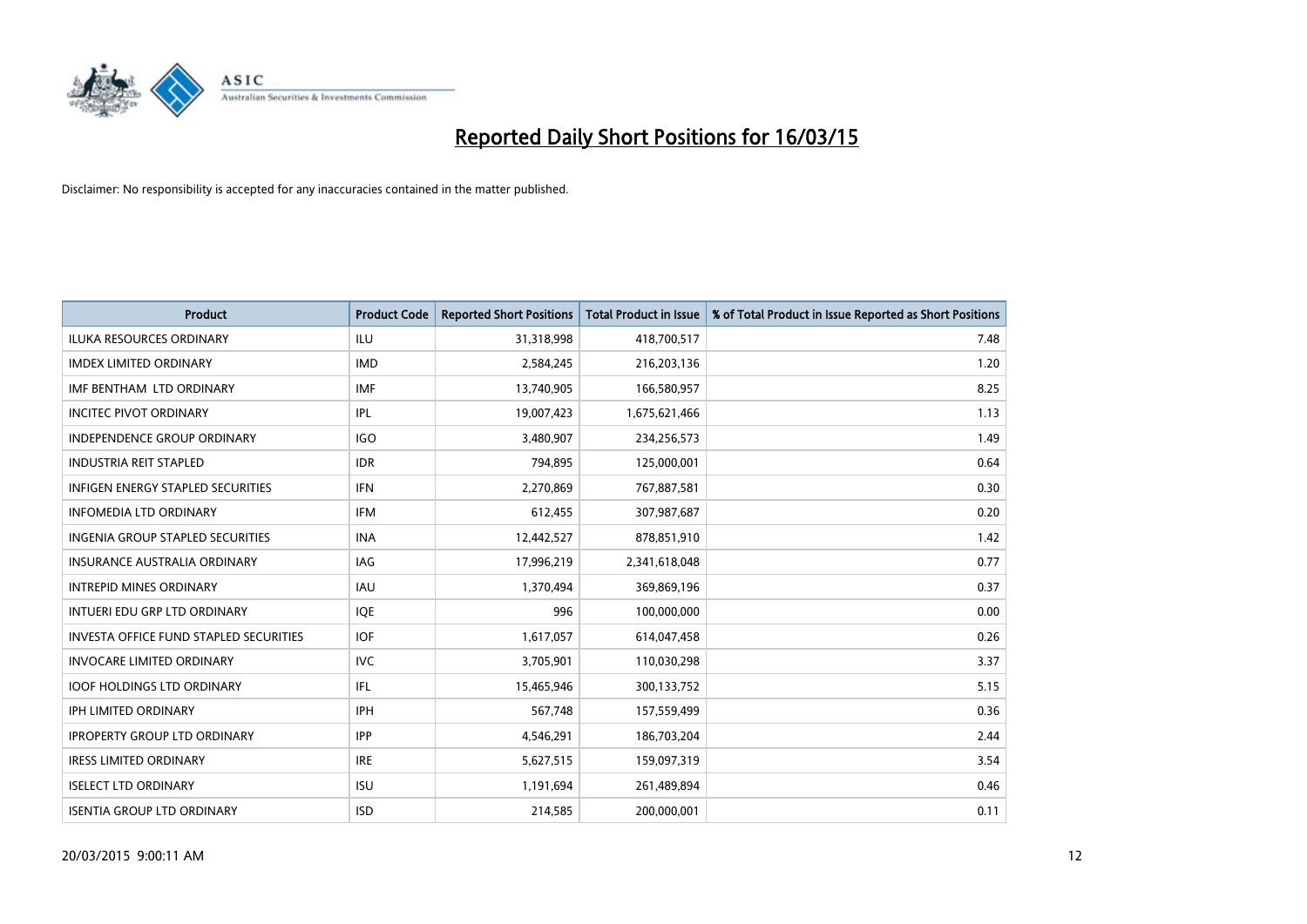

| <b>Product</b>                           | <b>Product Code</b> | <b>Reported Short Positions</b> | <b>Total Product in Issue</b> | % of Total Product in Issue Reported as Short Positions |
|------------------------------------------|---------------------|---------------------------------|-------------------------------|---------------------------------------------------------|
| <b>ISENTRIC LTD. ORDINARY</b>            | ICU                 | 39,829                          | 134,703,703                   | 0.03                                                    |
| JAMES HARDIE INDUST CHESS DEPOSITARY INT | <b>IHX</b>          | 14,632,000                      | 445,373,441                   | 3.29                                                    |
| JAPARA HEALTHCARE LT ORDINARY            | <b>IHC</b>          | 19,874,262                      | 263,046,592                   | 7.56                                                    |
| <b>JB HI-FI LIMITED ORDINARY</b>         | <b>IBH</b>          | 8,197,234                       | 98,981,083                    | 8.28                                                    |
| KAROON GAS AUSTRALIA ORDINARY            | <b>KAR</b>          | 24,272,250                      | 246,621,832                   | 9.84                                                    |
| KATHMANDU HOLD LTD ORDINARY              | <b>KMD</b>          | 10,550,100                      | 201,484,583                   | 5.24                                                    |
| <b>KBL MINING LIMITED ORDINARY</b>       | <b>KBL</b>          | 1,820                           | 495,765,509                   | 0.00                                                    |
| KINGSGATE CONSOLID. ORDINARY             | <b>KCN</b>          | 16,229,778                      | 223,584,937                   | 7.26                                                    |
| KINGSROSE MINING LTD ORDINARY            | <b>KRM</b>          | 1,269,638                       | 358,611,493                   | 0.35                                                    |
| <b>KOGI IRON LTD ORDINARY</b>            | <b>KFE</b>          | 1,322,613                       | 376,669,836                   | 0.35                                                    |
| LEIGHTON HOLDINGS ORDINARY               | LEI                 | 6,954,534                       | 338,503,563                   | 2.05                                                    |
| LEND LEASE GROUP UNIT/ORD STAPLED        | LLC                 | 1,774,005                       | 579,596,726                   | 0.31                                                    |
| LIFESTYLE COMMUNIT, ORDINARY             | LIC                 | 25,000                          | 101,345,131                   | 0.02                                                    |
| LIQUEFIED NATURAL ORDINARY               | LNG                 | 14,303,054                      | 462,943,201                   | 3.09                                                    |
| LONESTAR RESO LTD ORDINARY               | LNR                 | 133,876                         | 752,187,211                   | 0.02                                                    |
| LOVISA HOLDINGS LTD ORDINARY             | LOV                 | 15,329                          | 105,000,000                   | 0.01                                                    |
| LYNAS CORPORATION ORDINARY               | <b>LYC</b>          | 105,548,676                     | 3,370,994,189                 | 3.13                                                    |
| <b>M2 GRP LTD ORDINARY</b>               | <b>MTU</b>          | 1,473,413                       | 181,905,060                   | 0.81                                                    |
| <b>MACA LIMITED ORDINARY</b>             | <b>MLD</b>          | 1,893,694                       | 232,676,373                   | 0.81                                                    |
| <b>MACMAHON HOLDINGS ORDINARY</b>        | <b>MAH</b>          | 25.020                          | 1,261,699,966                 | 0.00                                                    |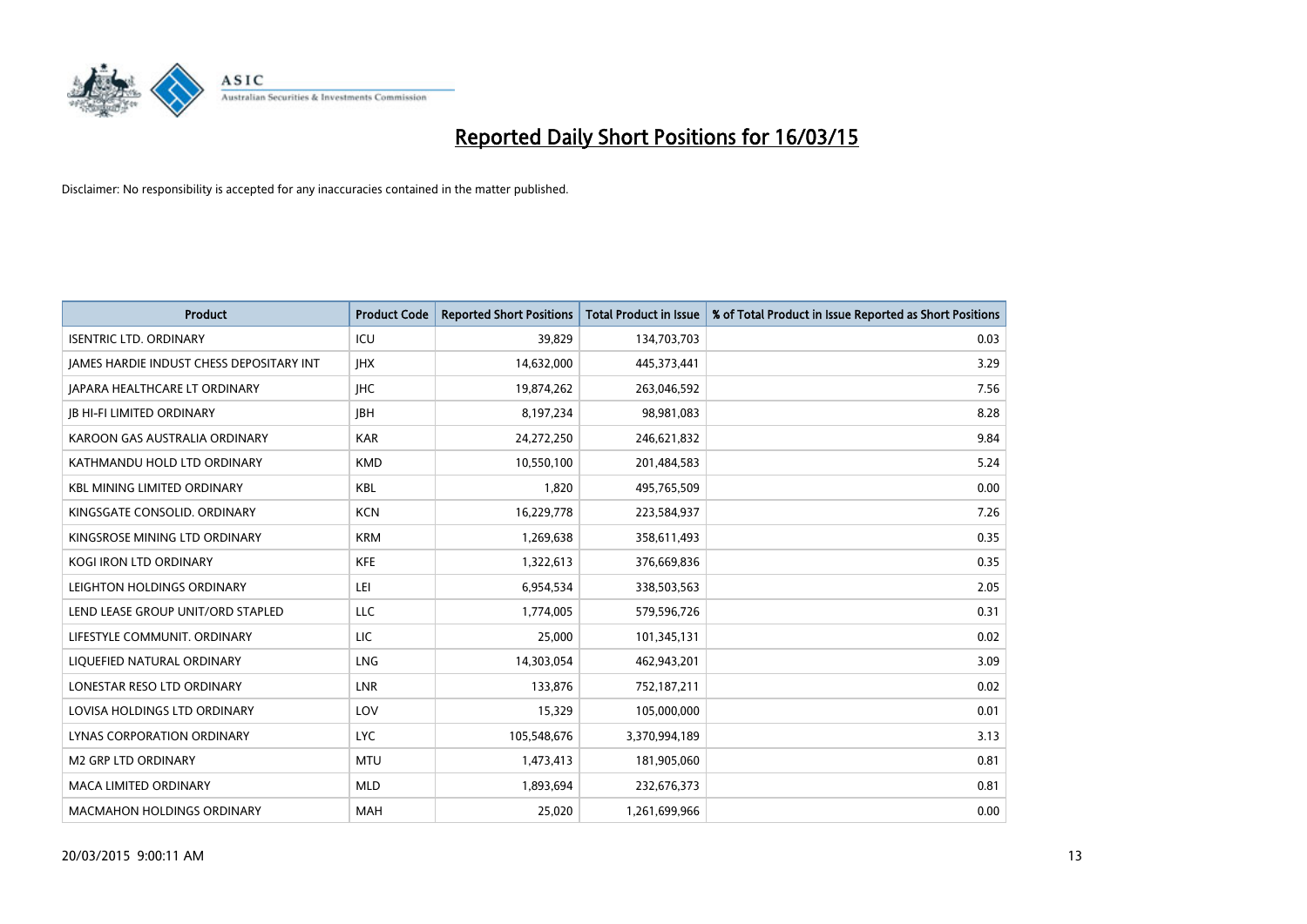

| <b>Product</b>                        | <b>Product Code</b> | <b>Reported Short Positions</b> | <b>Total Product in Issue</b> | % of Total Product in Issue Reported as Short Positions |
|---------------------------------------|---------------------|---------------------------------|-------------------------------|---------------------------------------------------------|
| MACO ATLAS ROADS GRP ORDINARY STAPLED | <b>MQA</b>          | 13,252,979                      | 511,538,852                   | 2.59                                                    |
| MACQUARIE GROUP LTD ORDINARY          | MQG                 | 502,209                         | 331,144,746                   | 0.15                                                    |
| MAGELLAN FIN GRP LTD ORDINARY         | <b>MFG</b>          | 1,689,360                       | 159,866,183                   | 1.06                                                    |
| <b>MANTRA GROUP LTD ORDINARY</b>      | <b>MTR</b>          | 4,222,699                       | 249,471,229                   | 1.69                                                    |
| <b>MATRIX C &amp; E LTD ORDINARY</b>  | <b>MCE</b>          | 2,548,615                       | 94,555,428                    | 2.70                                                    |
| MAVERICK DRILLING ORDINARY            | <b>MAD</b>          | 8,742                           | 545,000,115                   | 0.00                                                    |
| <b>MAXITRANS INDUSTRIES ORDINARY</b>  | <b>MXI</b>          | 496.094                         | 185,075,653                   | 0.27                                                    |
| MAYNE PHARMA LTD ORDINARY             | <b>MYX</b>          | 15,422,564                      | 784,224,531                   | 1.97                                                    |
| MCMILLAN SHAKESPEARE ORDINARY         | <b>MMS</b>          | 281,482                         | 81,810,993                    | 0.34                                                    |
| MEDIBANK PRIVATE LTD ORDINARY         | <b>MPL</b>          | 28,363,039                      | 2,754,003,240                 | 1.03                                                    |
| MEDUSA MINING LTD ORDINARY            | <b>MML</b>          | 9,248,993                       | 207,794,301                   | 4.45                                                    |
| MELBOURNE IT LIMITED ORDINARY         | <b>MLB</b>          | 3,002                           | 92,944,392                    | 0.00                                                    |
| MERIDIAN ENERGY INSTALMENT RECEIPTS   | <b>MEZCA</b>        | 382,579                         | 1,255,413,626                 | 0.03                                                    |
| MESOBLAST LIMITED ORDINARY            | <b>MSB</b>          | 25,600,105                      | 324,201,029                   | 7.90                                                    |
| METALS X LIMITED ORDINARY             | <b>MLX</b>          | 68,896                          | 416,010,939                   | 0.02                                                    |
| METCASH LIMITED ORDINARY              | <b>MTS</b>          | 125,304,291                     | 928,357,876                   | 13.50                                                   |
| METMINCO LIMITED ORDINARY             | <b>MNC</b>          | 32,000                          | 1,930,851,856                 | 0.00                                                    |
| MIGHTY RIVER POWER ORDINARY           | <b>MYT</b>          | 1,722,629                       | 1,400,012,517                 | 0.12                                                    |
| MINCOR RESOURCES NL ORDINARY          | <b>MCR</b>          | 65,161                          | 188,238,274                   | 0.03                                                    |
| MINERAL DEPOSITS ORDINARY             | <b>MDL</b>          | 1,261,109                       | 103,676,341                   | 1.22                                                    |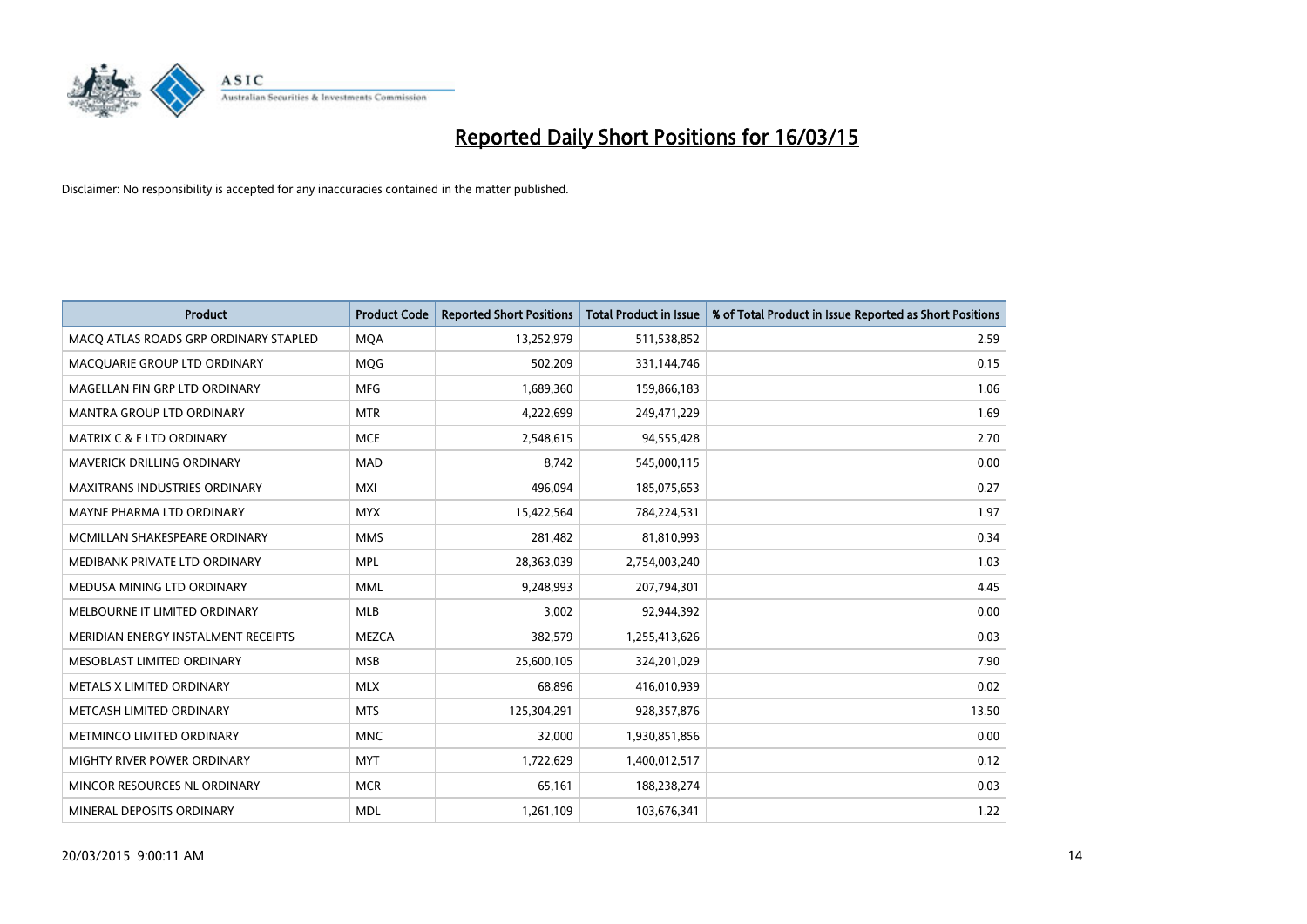

| <b>Product</b>                     | <b>Product Code</b> | <b>Reported Short Positions</b> | <b>Total Product in Issue</b> | % of Total Product in Issue Reported as Short Positions |
|------------------------------------|---------------------|---------------------------------|-------------------------------|---------------------------------------------------------|
| MINERAL RESOURCES, ORDINARY        | <b>MIN</b>          | 19,241,884                      | 187,270,274                   | 10.27                                                   |
| MIRABELA NICKEL LTD ORDINARY       | <b>MBN</b>          | 2,012,125                       | 929,710,216                   | 0.22                                                    |
| MIRVAC GROUP STAPLED SECURITIES    | <b>MGR</b>          | 2,980,542                       | 3,697,197,370                 | 0.08                                                    |
| MISSION NEWENERGY ORDINARY         | <b>MBT</b>          | 59,648                          | 40,870,275                    | 0.15                                                    |
| MMAOFFSHOR ORDINARY                | <b>MRM</b>          | 28,573,258                      | 368,666,221                   | 7.75                                                    |
| MOLOPO ENERGY LTD ORDINARY         | <b>MPO</b>          | 30,833                          | 248,869,398                   | 0.01                                                    |
| MONADELPHOUS GROUP ORDINARY        | <b>MND</b>          | 9,553,767                       | 92,998,380                    | 10.27                                                   |
| MONASH IVF GROUP LTD ORDINARY      | <b>MVF</b>          | 1,406,763                       | 231,081,089                   | 0.61                                                    |
| <b>MONEY3 CORPORATION ORDINARY</b> | <b>MNY</b>          | 82,870                          | 128,383,729                   | 0.06                                                    |
| MORTGAGE CHOICE LTD ORDINARY       | <b>MOC</b>          | 45,318                          | 124,216,248                   | 0.04                                                    |
| <b>MOUNT GIBSON IRON ORDINARY</b>  | <b>MGX</b>          | 84,368,415                      | 1,090,805,085                 | 7.73                                                    |
| <b>MULTIPLEX SITES SITES</b>       | <b>MXUPA</b>        | 2,252                           | 4,500,000                     | 0.05                                                    |
| MYER HOLDINGS LTD ORDINARY         | <b>MYR</b>          | 118,338,456                     | 585,689,551                   | 20.20                                                   |
| NANOSONICS LIMITED ORDINARY        | <b>NAN</b>          | 1,658,760                       | 279,521,110                   | 0.59                                                    |
| NATIONAL AUST. BANK ORDINARY       | <b>NAB</b>          | 10,755,825                      | 2,421,097,548                 | 0.44                                                    |
| NATIONAL STORAGE STAPLED           | <b>NSR</b>          | 1,581,577                       | 295,631,660                   | 0.53                                                    |
| NAVITAS LIMITED ORDINARY           | <b>NVT</b>          | 3,431,479                       | 376,037,813                   | 0.91                                                    |
| NEARMAP LTD ORDINARY               | <b>NEA</b>          | 2,209,830                       | 350,696,101                   | 0.63                                                    |
| NEON ENERGY LIMITED ORDINARY       | <b>NEN</b>          | 13,244                          | 553,037,848                   | 0.00                                                    |
| NEW HOPE CORPORATION ORDINARY      | <b>NHC</b>          | 815,885                         | 830,999,449                   | 0.10                                                    |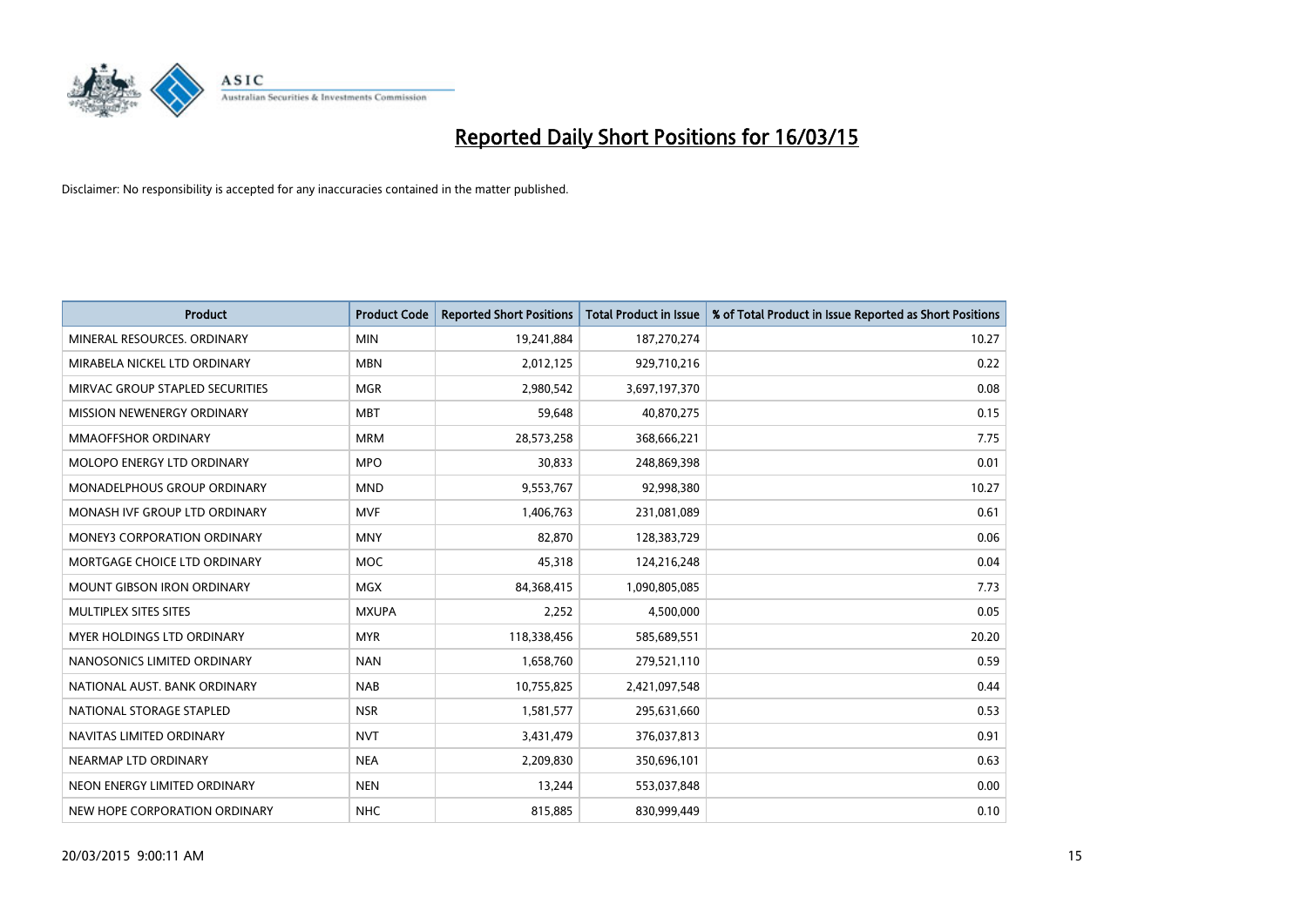

| <b>Product</b>                         | <b>Product Code</b> | <b>Reported Short Positions</b> | <b>Total Product in Issue</b> | % of Total Product in Issue Reported as Short Positions |
|----------------------------------------|---------------------|---------------------------------|-------------------------------|---------------------------------------------------------|
| NEW ZEALAND OIL& GAS ORDINARY          | <b>NZO</b>          | 5,489                           | 336,878,928                   | 0.00                                                    |
| NEWCREST MINING ORDINARY               | <b>NCM</b>          | 8,350,779                       | 766,510,971                   | 1.09                                                    |
| NEWS CORP A NON-VOTING CDI             | <b>NWSLV</b>        | 335                             | 2,548,551                     | 0.01                                                    |
| NEWS CORP B VOTING CDI                 | <b>NWS</b>          | 2,663,540                       | 41,190,847                    | 6.47                                                    |
| NEWSAT LIMITED ORDINARY                | <b>NWT</b>          | 3,167,128                       | 643,874,841                   | 0.49                                                    |
| NEXTDC LIMITED ORDINARY                | <b>NXT</b>          | 15,378,422                      | 193,375,200                   | 7.95                                                    |
| NEXUS ENERGY LIMITED ORDINARY          | <b>NXS</b>          | 58,176                          | 1,330,219,459                 | 0.00                                                    |
| NIB HOLDINGS LIMITED ORDINARY          | <b>NHF</b>          | 151,780                         | 439,004,182                   | 0.03                                                    |
| NINE ENTERTAINMENT ORDINARY            | <b>NEC</b>          | 35,501,256                      | 940,295,023                   | 3.78                                                    |
| NOBLE MINERAL RES ORDINARY             | <b>NMG</b>          | 2,365,726                       | 666,397,952                   | 0.36                                                    |
| NORTHERN IRON LTD ORDINARY             | <b>NFE</b>          | 10,000                          | 484,405,314                   | 0.00                                                    |
| NORTHERN STAR ORDINARY                 | <b>NST</b>          | 10,899,222                      | 592,416,408                   | 1.84                                                    |
| NOVION PROPERTY GRP STAPLED SECURITIES | <b>NVN</b>          | 66,273,208                      | 3,077,214,058                 | 2.15                                                    |
| NOVOGEN LIMITED ORDINARY               | <b>NRT</b>          | 200,000                         | 250,994,150                   | 0.08                                                    |
| NRW HOLDINGS LIMITED ORDINARY          | <b>NWH</b>          | 19,268,808                      | 278,888,011                   | 6.91                                                    |
| NUFARM LIMITED ORDINARY                | <b>NUF</b>          | 6,287,230                       | 264,948,132                   | 2.37                                                    |
| NUPLEX INDUSTRIES ORDINARY             | <b>NPX</b>          | 1,000                           | 198,125,827                   | 0.00                                                    |
| OCEANAGOLD CORP. CHESS DEPOSITARY INT  | <b>OGC</b>          | 282,780                         | 303,453,000                   | 0.09                                                    |
| OIL SEARCH LTD ORDINARY                | OSH                 | 22,556,164                      | 1,522,692,587                 | 1.48                                                    |
| OM HOLDINGS LIMITED ORDINARY           | OMH                 | 861                             | 733,423,337                   | 0.00                                                    |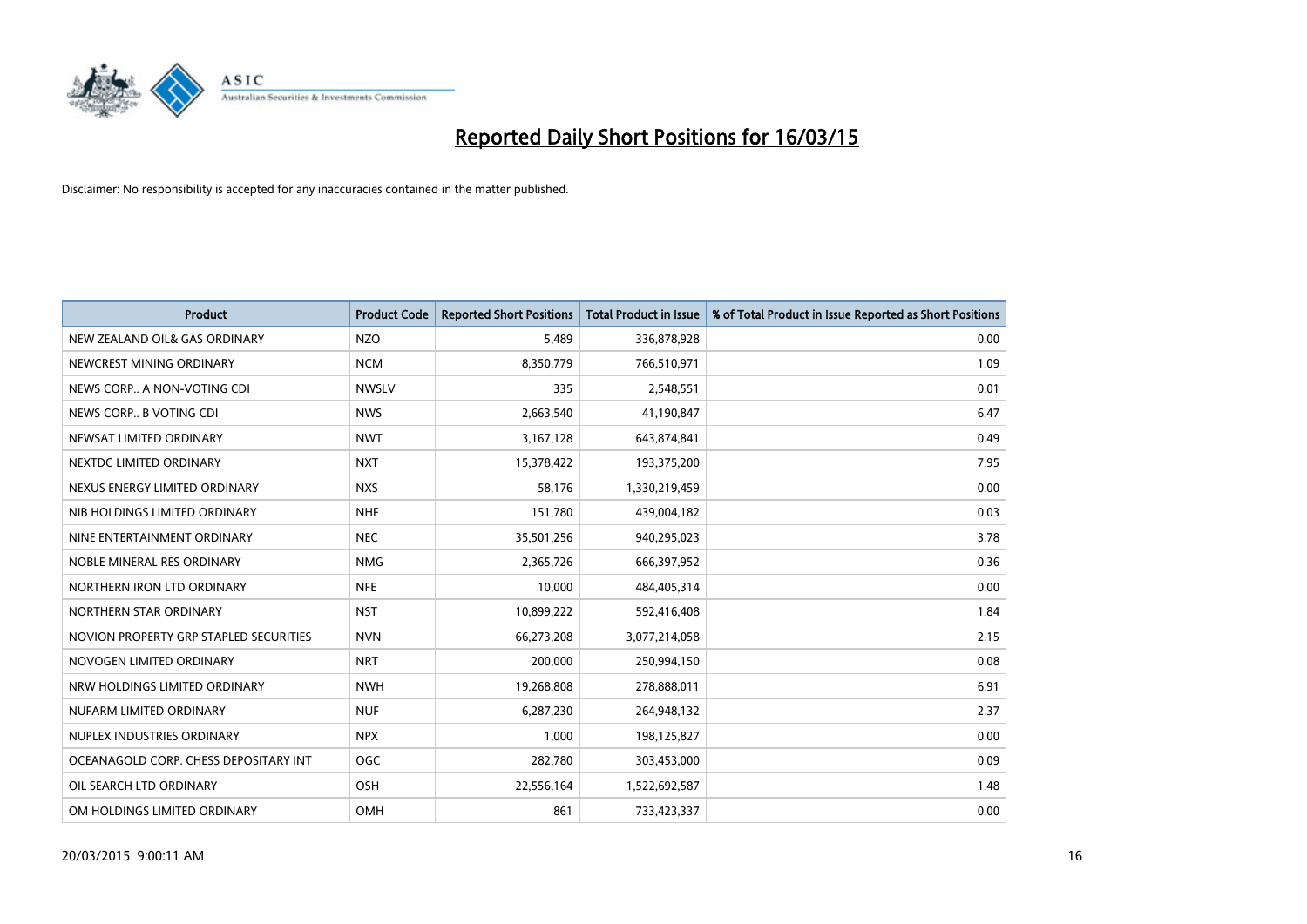

| <b>Product</b>                 | <b>Product Code</b> | <b>Reported Short Positions</b> | <b>Total Product in Issue</b> | % of Total Product in Issue Reported as Short Positions |
|--------------------------------|---------------------|---------------------------------|-------------------------------|---------------------------------------------------------|
| OOH!MEDIA LIMITED ORDINARY     | OML                 | 617,955                         | 149,882,534                   | 0.41                                                    |
| ORICA LIMITED ORDINARY         | ORI                 | 35,330,476                      | 372,743,291                   | 9.48                                                    |
| ORIGIN ENERGY ORDINARY         | <b>ORG</b>          | 11,852,528                      | 1,106,316,112                 | 1.07                                                    |
| OROCOBRE LIMITED ORDINARY      | <b>ORE</b>          | 3,487,262                       | 147,360,623                   | 2.37                                                    |
| ORORA LIMITED ORDINARY         | <b>ORA</b>          | 425,236                         | 1,206,684,923                 | 0.04                                                    |
| OROTONGROUP LIMITED ORDINARY   | ORL                 | 84,558                          | 40,880,902                    | 0.21                                                    |
| OTTO ENERGY LIMITED ORDINARY   | <b>OEL</b>          | 373,001                         | 1,155,790,071                 | 0.03                                                    |
| OZ MINERALS ORDINARY           | OZL                 | 6,145,508                       | 303,470,022                   | 2.03                                                    |
| OZFOREX GROUP LTD ORDINARY     | <b>OFX</b>          | 9,710,082                       | 240,000,000                   | 4.05                                                    |
| <b>PACIFIC BRANDS ORDINARY</b> | <b>PBG</b>          | 81,023,630                      | 917,226,291                   | 8.83                                                    |
| PACIFIC SMILES GRP ORDINARY    | <b>PSQ</b>          | 133,000                         | 151,993,395                   | 0.09                                                    |
| PACT GROUP HLDGS LTD ORDINARY  | <b>PGH</b>          | 1,075,921                       | 294,145,019                   | 0.37                                                    |
| PALADIN ENERGY LTD ORDINARY    | <b>PDN</b>          | 81,375,111                      | 1,666,927,668                 | 4.88                                                    |
| PANAUST LIMITED ORDINARY       | <b>PNA</b>          | 8,056,325                       | 647,862,526                   | 1.24                                                    |
| PANORAMIC RESOURCES ORDINARY   | PAN                 | 2,133,330                       | 321,424,015                   | 0.66                                                    |
| PANTERRA GOLD LTD ORDINARY     | PGI                 |                                 | 84,812,720                    | 0.00                                                    |
| PAPERLINX LIMITED ORDINARY     | <b>PPX</b>          | 57,788                          | 665, 181, 261                 | 0.01                                                    |
| PATTIES FOODS LTD ORDINARY     | PFL                 | 157                             | 139,234,153                   | 0.00                                                    |
| PEET LIMITED ORDINARY          | <b>PPC</b>          | 17,766                          | 484,853,684                   | 0.00                                                    |
| PENINSULA ENERGY LTD ORDINARY  | <b>PEN</b>          |                                 | 6,906,809,008                 | 0.00                                                    |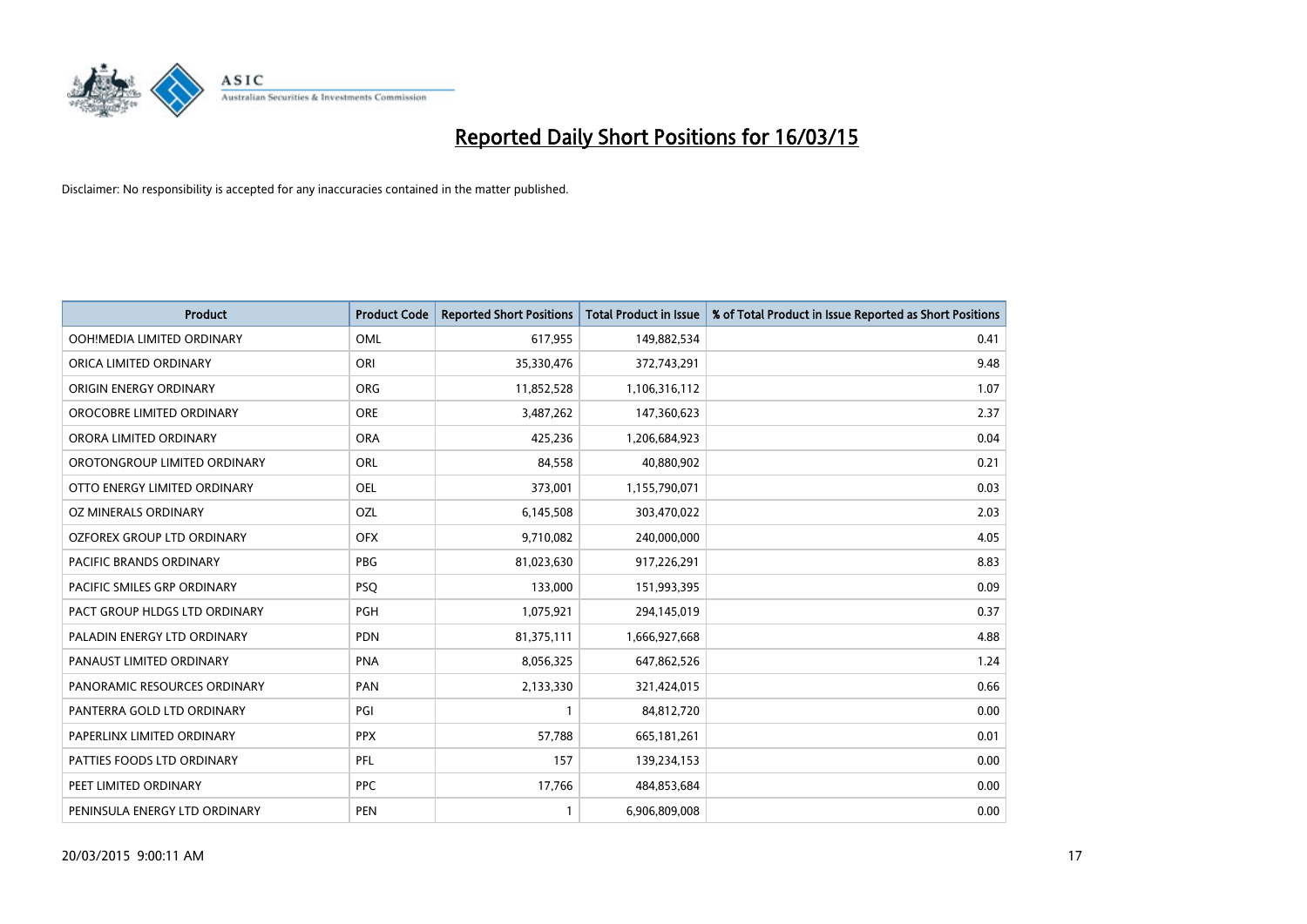

| <b>Product</b>                    | <b>Product Code</b> | <b>Reported Short Positions</b> | <b>Total Product in Issue</b> | % of Total Product in Issue Reported as Short Positions |
|-----------------------------------|---------------------|---------------------------------|-------------------------------|---------------------------------------------------------|
| PERPETUAL LIMITED ORDINARY        | PPT                 | 1,228,608                       | 46,574,426                    | 2.64                                                    |
| PERSEUS MINING LTD ORDINARY       | <b>PRU</b>          | 19,315,887                      | 526,656,401                   | 3.67                                                    |
| PHARMAXIS LTD ORDINARY            | <b>PXS</b>          | 8,777                           | 310,802,049                   | 0.00                                                    |
| PLATINUM ASSET ORDINARY           | <b>PTM</b>          | 3,658,970                       | 583,652,029                   | 0.63                                                    |
| PLATINUM AUSTRALIA ORDINARY       | <b>PLA</b>          | 836,127                         | 504,968,043                   | 0.17                                                    |
| PLATINUM CAPITAL LTD ORDINARY     | <b>PMC</b>          | 271,750                         | 232,190,254                   | 0.12                                                    |
| PMP LIMITED ORDINARY              | <b>PMP</b>          | 27,581                          | 323,781,124                   | 0.01                                                    |
| POSEIDON NICK LTD ORDINARY        | <b>POS</b>          | 1,561,751                       | 683,588,322                   | 0.23                                                    |
| PRANA BIOTECHNOLOGY ORDINARY      | <b>PBT</b>          | 3,259,096                       | 527,107,470                   | 0.62                                                    |
| PREMIER INVESTMENTS ORDINARY      | <b>PMV</b>          | 354,992                         | 155,900,075                   | 0.23                                                    |
| PRIMARY HEALTH CARE ORDINARY      | <b>PRY</b>          | 59,028,689                      | 512,130,550                   | 11.53                                                   |
| PRIME MEDIA GRP LTD ORDINARY      | <b>PRT</b>          | 937,714                         | 366,330,303                   | 0.26                                                    |
| PROGRAMMED ORDINARY               | <b>PRG</b>          | 338,886                         | 118,667,178                   | 0.29                                                    |
| PROMESA LIMITED ORDINARY          | <b>PRA</b>          | 3,748,713                       | 384,412,465                   | 0.98                                                    |
| PURA VIDA ENERGY NL ORDINARY      | <b>PVD</b>          | 233,000                         | 147,381,883                   | 0.16                                                    |
| <b>QANTAS AIRWAYS ORDINARY</b>    | QAN                 | 645,117                         | 2,196,330,250                 | 0.03                                                    |
| OBE INSURANCE GROUP ORDINARY      | <b>OBE</b>          | 16,718,916                      | 1,364,945,301                 | 1.22                                                    |
| <b>QUBE HOLDINGS LTD ORDINARY</b> | <b>QUB</b>          | 772,077                         | 1,054,428,076                 | 0.07                                                    |
| QUICKSTEP HOLDINGS ORDINARY       | OHL                 | 50,000                          | 397,873,501                   | 0.01                                                    |
| RAMSAY HEALTH CARE ORDINARY       | <b>RHC</b>          | 414,233                         | 202,081,252                   | 0.20                                                    |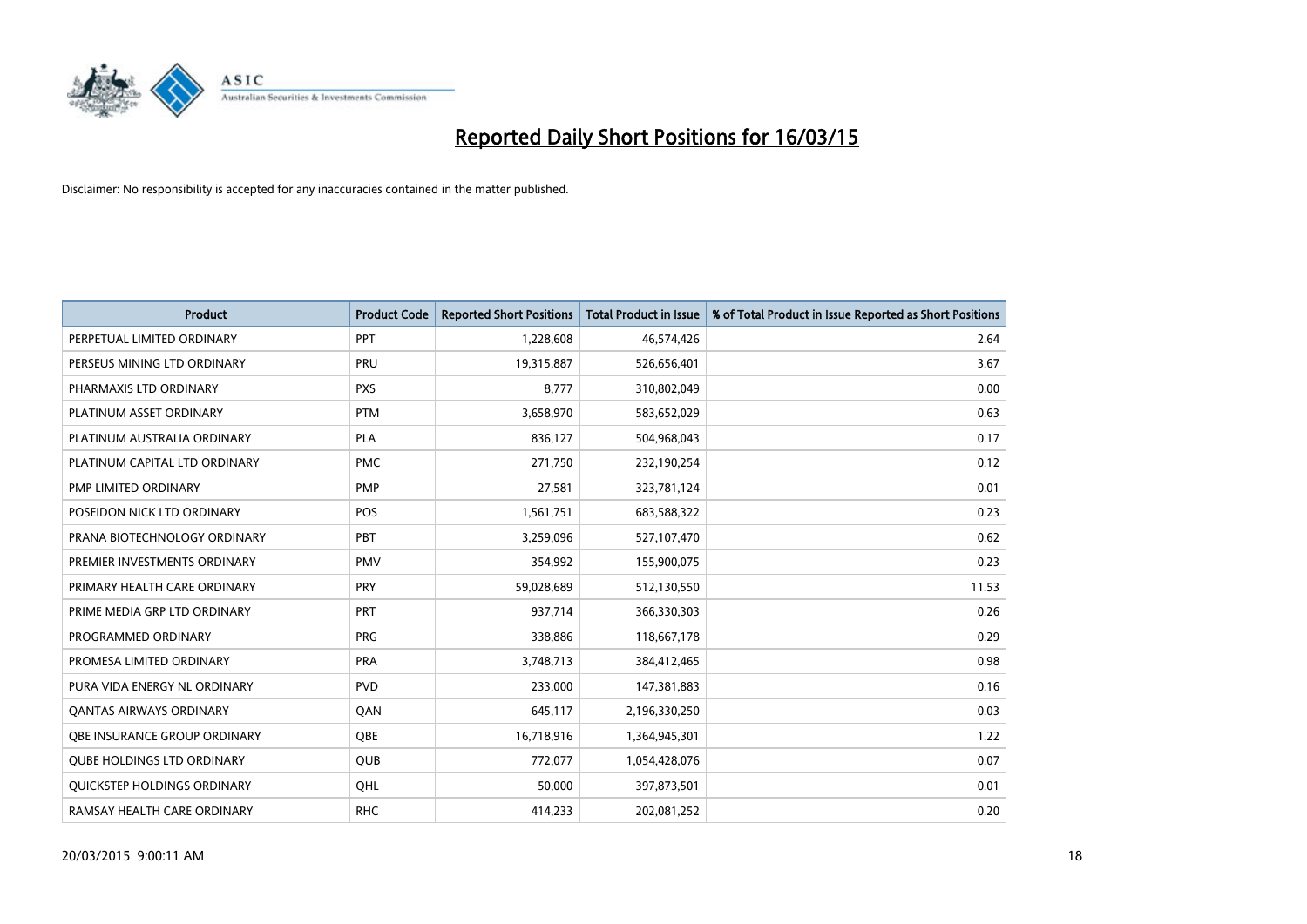

| <b>Product</b>                      | <b>Product Code</b> | <b>Reported Short Positions</b> | <b>Total Product in Issue</b> | % of Total Product in Issue Reported as Short Positions |
|-------------------------------------|---------------------|---------------------------------|-------------------------------|---------------------------------------------------------|
| <b>RCG CORPORATION LTD ORDINARY</b> | <b>RCG</b>          | 427,568                         | 268,408,625                   | 0.16                                                    |
| <b>RCR TOMLINSON ORDINARY</b>       | <b>RCR</b>          | 768,028                         | 138,745,453                   | 0.55                                                    |
| <b>REA GROUP ORDINARY</b>           | <b>REA</b>          | 1,895,197                       | 131,714,699                   | 1.44                                                    |
| RECALL HOLDINGS LTD ORDINARY        | <b>REC</b>          | 329,025                         | 313,674,711                   | 0.10                                                    |
| <b>RECKON LIMITED ORDINARY</b>      | <b>RKN</b>          | 1,470,134                       | 112,084,762                   | 1.31                                                    |
| <b>RED 5 LIMITED ORDINARY</b>       | <b>RED</b>          | 174,739                         | 759,451,008                   | 0.02                                                    |
| <b>RED FORK ENERGY ORDINARY</b>     | <b>RFE</b>          | 112,160                         | 501,051,719                   | 0.02                                                    |
| REDBANK ENERGY LTD ORDINARY         | AEJ                 | 13                              | 786,287                       | 0.00                                                    |
| REGIONAL EXPRESS ORDINARY           | <b>REX</b>          | 29,277                          | 110,154,375                   | 0.03                                                    |
| REGIS HEALTHCARE LTD ORDINARY       | <b>REG</b>          | 227,295                         | 300,345,797                   | 0.08                                                    |
| REGIS RESOURCES ORDINARY            | <b>RRL</b>          | 31,386,284                      | 499,781,595                   | 6.28                                                    |
| RESMED INC CDI 10:1                 | <b>RMD</b>          | 4,961,971                       | 1,403,838,170                 | 0.35                                                    |
| RESOLUTE MINING ORDINARY            | <b>RSG</b>          | 8,319,250                       | 641,189,223                   | 1.30                                                    |
| <b>RESOURCE GENERATION ORDINARY</b> | <b>RES</b>          | $\mathbf{1}$                    | 581,380,338                   | 0.00                                                    |
| RETAIL FOOD GROUP ORDINARY          | <b>RFG</b>          | 4,536,689                       | 160,321,903                   | 2.83                                                    |
| REX MINERALS LIMITED ORDINARY       | <b>RXM</b>          | 818,031                         | 220,519,784                   | 0.37                                                    |
| RIDLEY CORPORATION ORDINARY         | <b>RIC</b>          | 1,511                           | 307,817,071                   | 0.00                                                    |
| RIO TINTO LIMITED ORDINARY          | <b>RIO</b>          | 4,834,414                       | 435,758,720                   | 1.11                                                    |
| ROX RESOURCES ORDINARY              | <b>RXL</b>          | 5,523,255                       | 849,673,095                   | 0.65                                                    |
| ROYAL WOLF HOLDINGS ORDINARY        | <b>RWH</b>          | 181,790                         | 100,387,052                   | 0.18                                                    |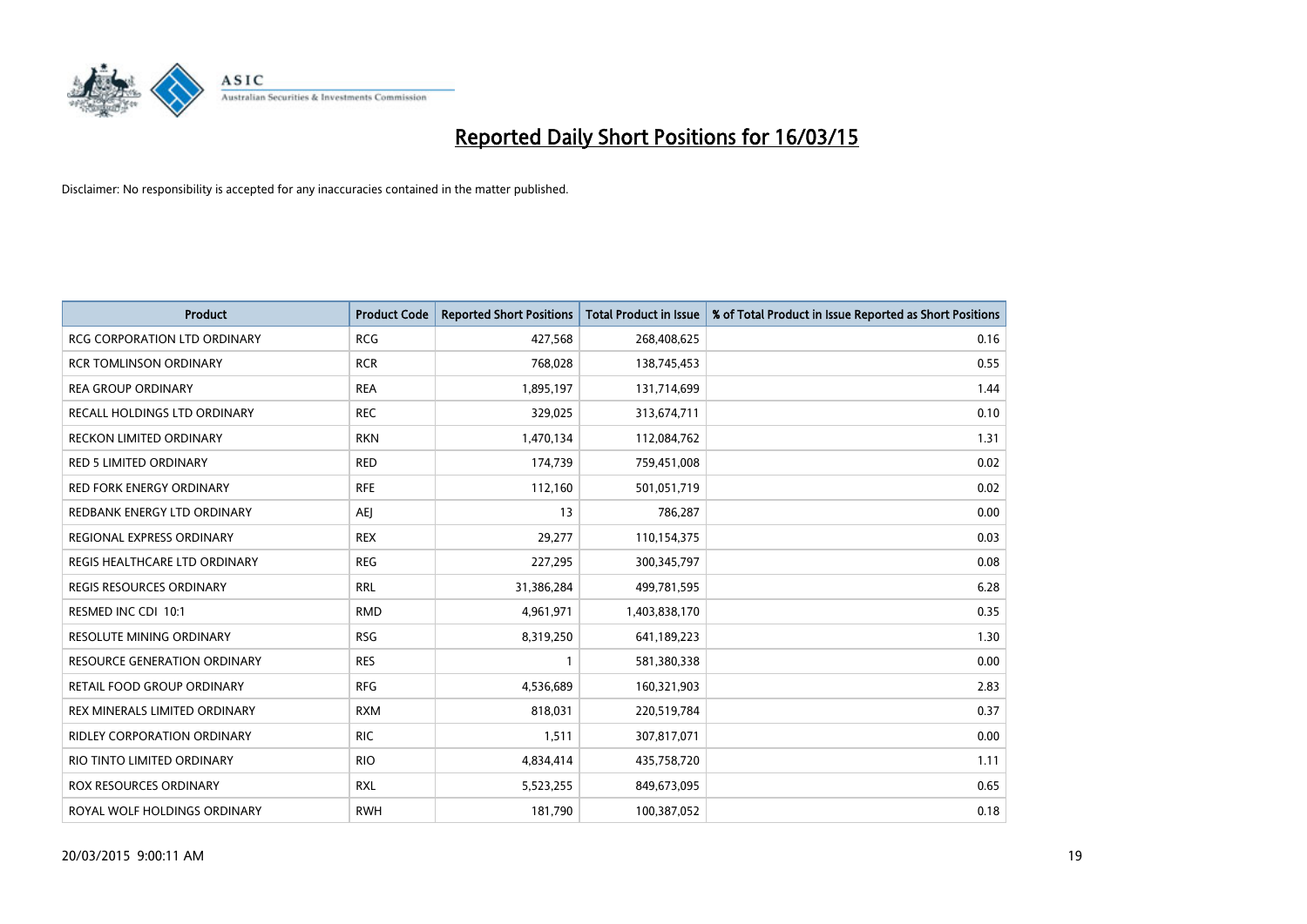

| <b>Product</b>                        | <b>Product Code</b> | <b>Reported Short Positions</b> | <b>Total Product in Issue</b> | % of Total Product in Issue Reported as Short Positions |
|---------------------------------------|---------------------|---------------------------------|-------------------------------|---------------------------------------------------------|
| SAI GLOBAL LIMITED ORDINARY           | SAI                 | 630,703                         | 211,761,727                   | 0.30                                                    |
| SALMAT LIMITED ORDINARY               | <b>SLM</b>          | 10,907                          | 159,812,799                   | 0.01                                                    |
| SAMSON OIL & GAS LTD ORDINARY         | <b>SSN</b>          | 1,546,820                       | 2,837,782,022                 | 0.05                                                    |
| SANDFIRE RESOURCES ORDINARY           | <b>SFR</b>          | 192,277                         | 156,428,011                   | 0.12                                                    |
| SANTOS LTD ORDINARY                   | <b>STO</b>          | 42,718,171                      | 982,446,188                   | 4.35                                                    |
| SARACEN MINERAL ORDINARY              | SAR                 | 3,245,297                       | 792,784,738                   | 0.41                                                    |
| SCA PROPERTY GROUP STAPLED SECURITIES | <b>SCP</b>          | 15,979,381                      | 650,839,582                   | 2.46                                                    |
| <b>SCENTRE GRP STAPLED</b>            | SCG                 | 26,058,120                      | 5,324,296,678                 | 0.49                                                    |
| SEDGMAN LIMITED ORDINARY              | <b>SDM</b>          | 779,210                         | 227,059,277                   | 0.34                                                    |
| SEEK LIMITED ORDINARY                 | <b>SEK</b>          | 12,602,753                      | 342,629,192                   | 3.68                                                    |
| SELECT HARVESTS ORDINARY              | SHV                 | 1,128,852                       | 70,940,874                    | 1.59                                                    |
| SENEX ENERGY LIMITED ORDINARY         | <b>SXY</b>          | 101,472,957                     | 1,149,657,377                 | 8.83                                                    |
| SERVCORP LIMITED ORDINARY             | SRV                 | 1,163                           | 98,432,275                    | 0.00                                                    |
| SEVEN GROUP HOLDINGS ORDINARY         | <b>SVW</b>          | 8,075,929                       | 296,260,281                   | 2.73                                                    |
| SEVEN WEST MEDIA LTD ORDINARY         | <b>SWM</b>          | 51,881,643                      | 999,160,872                   | 5.19                                                    |
| SG FLEET GROUP LTD ORDINARY           | SGF                 | 185,587                         | 242,691,826                   | 0.08                                                    |
| SHINE CORPORATE ORDINARY              | SHJ                 | 29,803                          | 172,400,081                   | 0.02                                                    |
| SIGMA PHARMACEUTICAL ORDINARY         | <b>SIP</b>          | 21,329,723                      | 1,093,424,867                 | 1.95                                                    |
| SILEX SYSTEMS ORDINARY                | <b>SLX</b>          | 6,416,162                       | 170,467,339                   | 3.76                                                    |
| SILVER CHEF LIMITED ORDINARY          | SIV                 | 11,163                          | 29,640,865                    | 0.04                                                    |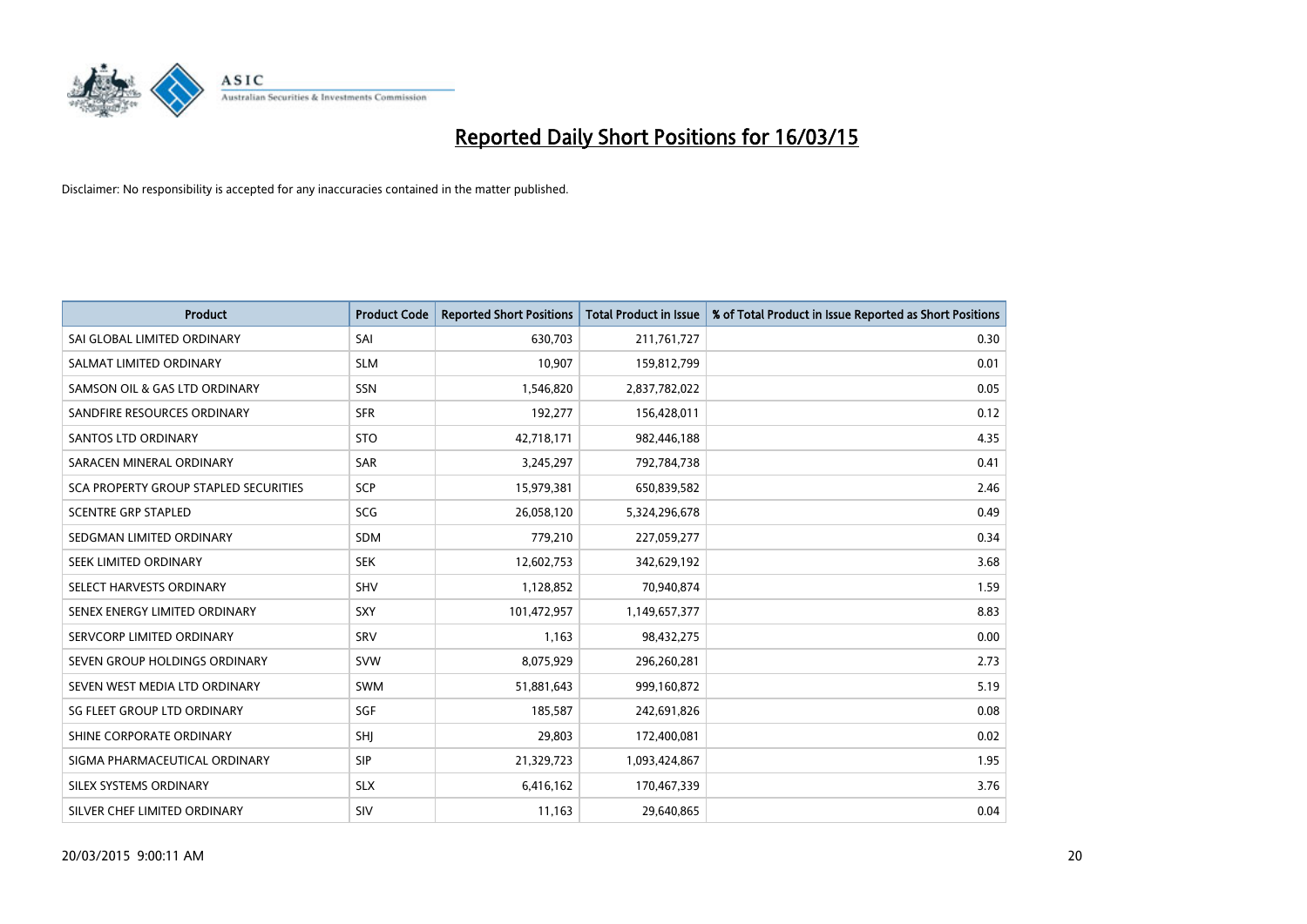

| <b>Product</b>                           | <b>Product Code</b> | <b>Reported Short Positions</b> | <b>Total Product in Issue</b> | % of Total Product in Issue Reported as Short Positions |
|------------------------------------------|---------------------|---------------------------------|-------------------------------|---------------------------------------------------------|
| SILVER LAKE RESOURCE ORDINARY            | <b>SLR</b>          | 20,419,879                      | 503,233,971                   | 4.06                                                    |
| SIMS METAL MGMT LTD ORDINARY             | <b>SGM</b>          | 17,789,564                      | 204,795,889                   | 8.69                                                    |
| SINGAPORE TELECOMM. CHESS DEPOSITARY INT | SGT                 | 5,162,587                       | 130,397,705                   | 3.96                                                    |
| SINO GAS ENERGY ORDINARY                 | <b>SEH</b>          | 11,832,512                      | 1,544,247,358                 | 0.77                                                    |
| SIRIUS RESOURCES NL ORDINARY             | <b>SIR</b>          | 18,015,157                      | 341,638,269                   | 5.27                                                    |
| SIRTEX MEDICAL ORDINARY                  | <b>SRX</b>          | 69,653                          | 56,530,231                    | 0.12                                                    |
| SKILLED GROUP LTD ORDINARY               | <b>SKE</b>          | 5,249,053                       | 235,898,291                   | 2.23                                                    |
| SKY NETWORK ORDINARY                     | <b>SKT</b>          | 366,722                         | 389,139,785                   | 0.09                                                    |
| SKYCITY ENT GRP LTD ORDINARY             | <b>SKC</b>          | 10,294,834                      | 587,472,741                   | 1.75                                                    |
| <b>SLATER &amp; GORDON ORDINARY</b>      | SGH                 | 4,925,321                       | 209,730,529                   | 2.35                                                    |
| SMS MANAGEMENT. ORDINARY                 | SMX                 | 1,380,064                       | 69,318,017                    | 1.99                                                    |
| SONIC HEALTHCARE ORDINARY                | <b>SHL</b>          | 3,748,109                       | 401,961,556                   | 0.93                                                    |
| SOUL PATTINSON (W.H) ORDINARY            | SOL                 | 51,416                          | 239,395,320                   | 0.02                                                    |
| SPARK INFRASTRUCTURE STAPLED US PROHIBT. | SKI                 | 41,295,485                      | 1,466,360,128                 | 2.82                                                    |
| SPARK NEW ZEALAND ORDINARY               | <b>SPK</b>          | 8,434,211                       | 1,834,783,488                 | 0.46                                                    |
| SPDR 200 FUND ETF UNITS                  | <b>STW</b>          | 4,714                           | 47,705,598                    | 0.01                                                    |
| SPDR S&P/ASX PROP FU ETF UNITS           | <b>SLF</b>          | 55                              | 48,400,001                    | 0.00                                                    |
| SPECIALTY FASHION ORDINARY               | <b>SFH</b>          | 31,994                          | 192,236,121                   | 0.02                                                    |
| SPOTLESS GRP HLD LTD ORDINARY            | <b>SPO</b>          | 40,844,105                      | 1,098,290,178                 | 3.72                                                    |
| ST BARBARA LIMITED ORDINARY              | <b>SBM</b>          | 8,106,213                       | 495,102,525                   | 1.64                                                    |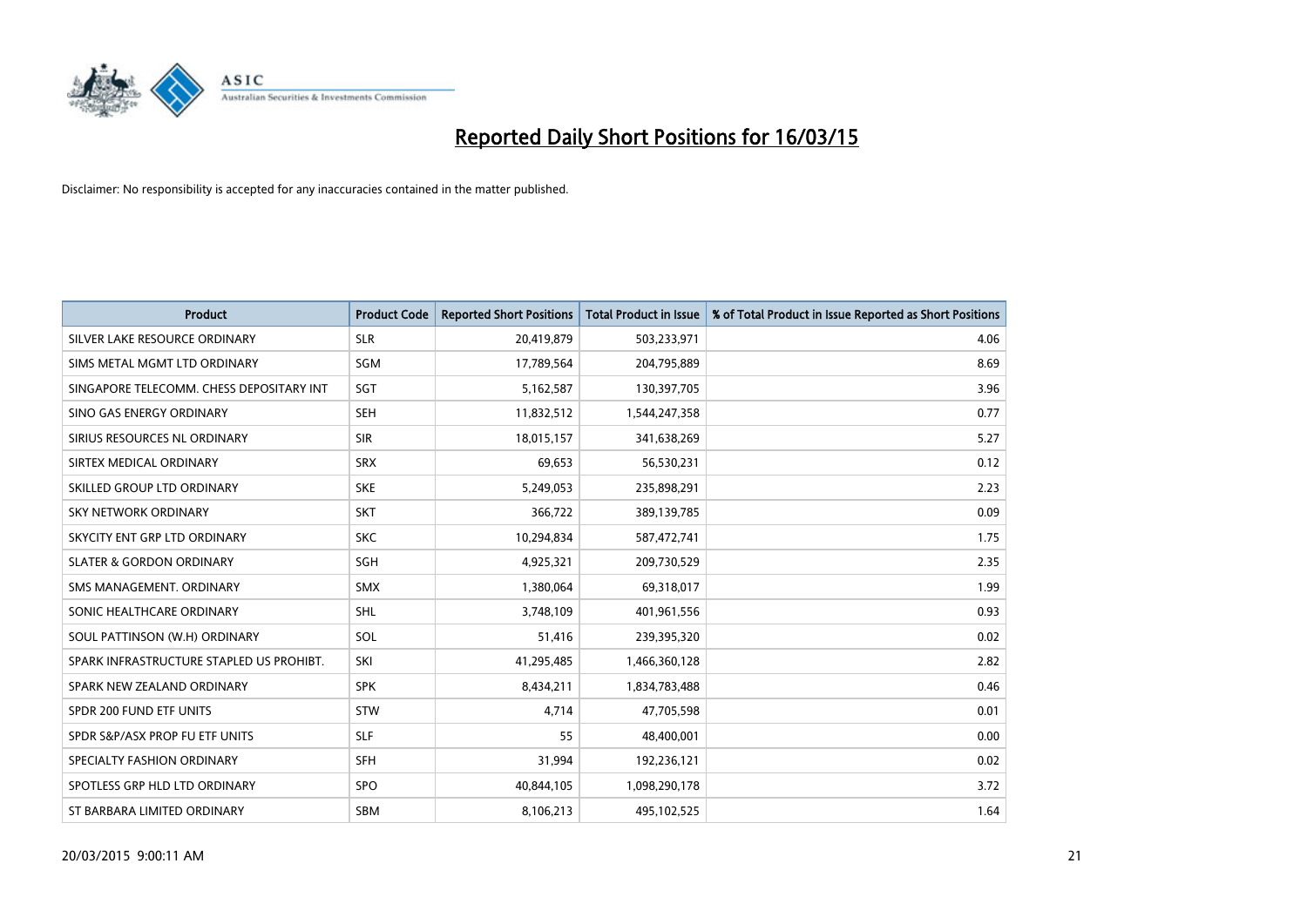

| Product                          | <b>Product Code</b> | <b>Reported Short Positions</b> | <b>Total Product in Issue</b> | % of Total Product in Issue Reported as Short Positions |
|----------------------------------|---------------------|---------------------------------|-------------------------------|---------------------------------------------------------|
| STARPHARMA HOLDINGS ORDINARY     | SPL                 | 7,061,913                       | 319,138,501                   | 2.21                                                    |
| STEADFAST GROUP LTD ORDINARY     | <b>SDF</b>          | 11,746,097                      | 741,449,461                   | 1.58                                                    |
| STHN CROSS MEDIA ORDINARY        | <b>SXL</b>          | 23,732,415                      | 732,319,622                   | 3.24                                                    |
| STOCKLAND UNITS/ORD STAPLED      | SGP                 | 6,788,940                       | 2,361,717,862                 | 0.29                                                    |
| STRAITS RES LTD. ORDINARY        | SRO                 | 20,212                          | 1,217,730,293                 | 0.00                                                    |
| STRIKE ENERGY LTD ORDINARY       | <b>STX</b>          | 90,000                          | 833,330,946                   | 0.01                                                    |
| STW COMMUNICATIONS ORDINARY      | SGN                 | 14,341,716                      | 409,699,000                   | 3.50                                                    |
| SUNCORP GROUP LTD ORDINARY       | <b>SUN</b>          | 5,762,466                       | 1,286,600,980                 | 0.45                                                    |
| SUNDANCE ENERGY ORDINARY         | <b>SEA</b>          | 3,891,738                       | 549,351,227                   | 0.71                                                    |
| SUNDANCE RESOURCES ORDINARY      | SDL                 | 87,514,978                      | 3,110,250,938                 | 2.81                                                    |
| SUNLAND GROUP LTD ORDINARY       | <b>SDG</b>          | 200,686                         | 181,710,087                   | 0.11                                                    |
| SUPER RET REP LTD ORDINARY       | SUL                 | 15,709,598                      | 197,030,571                   | 7.97                                                    |
| SURFSTITCH GROUP LTD ORDINARY    | <b>SRF</b>          | 89,001                          | 214, 101, 735                 | 0.04                                                    |
| SWICK MINING ORDINARY            | <b>SWK</b>          | 65,000                          | 217,643,703                   | 0.03                                                    |
| SYD AIRPORT STAPLED US PROHIBIT. | <b>SYD</b>          | 28,544,849                      | 2,216,216,041                 | 1.29                                                    |
| SYRAH RESOURCES ORDINARY         | <b>SYR</b>          | 6,195,188                       | 164,210,076                   | 3.77                                                    |
| TABCORP HOLDINGS LTD ORDINARY    | <b>TAH</b>          | 10,750,180                      | 829,399,821                   | 1.30                                                    |
| TALISMAN MINING ORDINARY         | <b>TLM</b>          | $\mathbf{1}$                    | 131,538,627                   | 0.00                                                    |
| TAP OIL LIMITED ORDINARY         | <b>TAP</b>          | 20,664                          | 243,186,639                   | 0.01                                                    |
| TASSAL GROUP LIMITED ORDINARY    | <b>TGR</b>          | 163,423                         | 146,897,115                   | 0.11                                                    |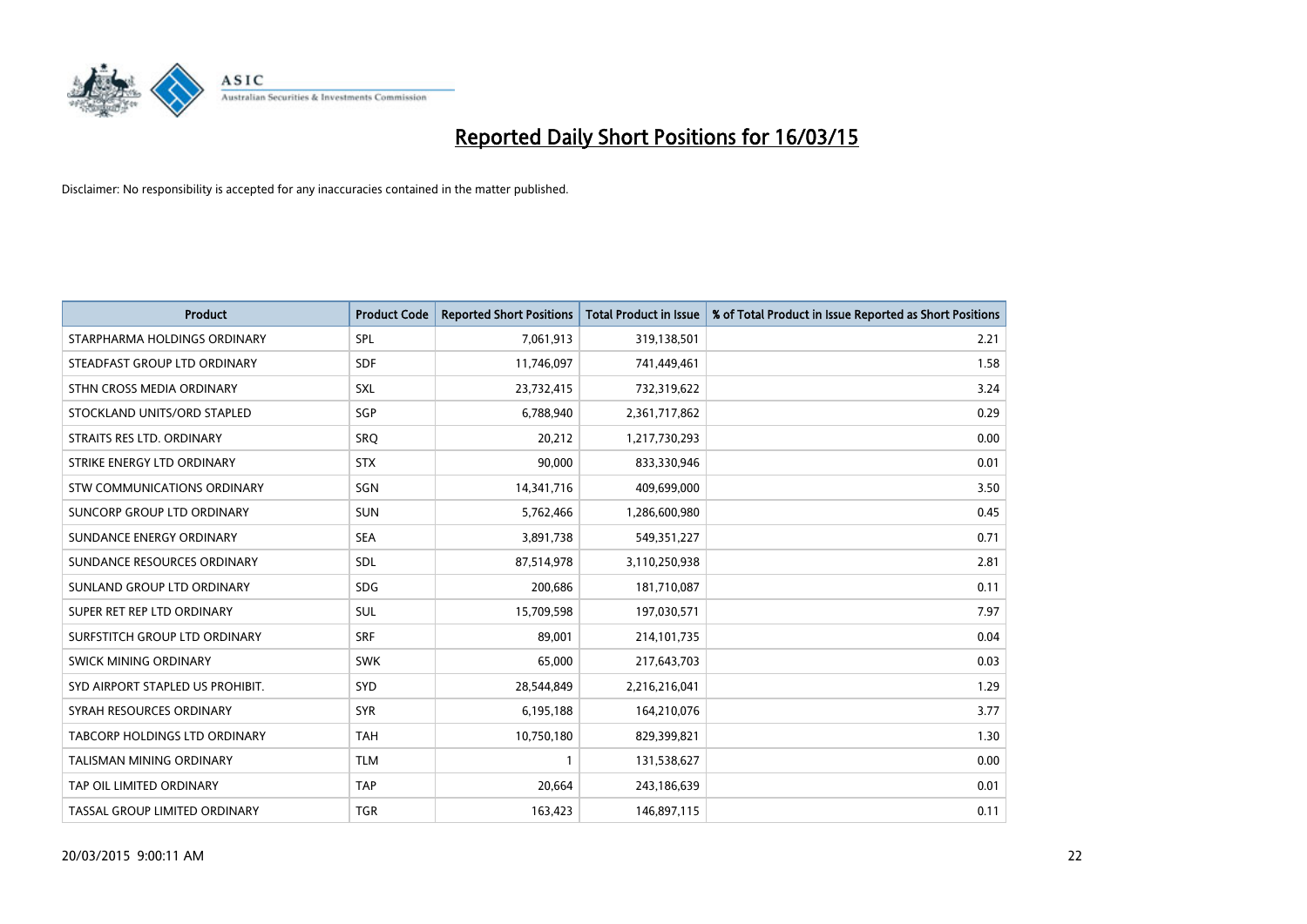

| <b>Product</b>                       | <b>Product Code</b> | <b>Reported Short Positions</b> | <b>Total Product in Issue</b> | % of Total Product in Issue Reported as Short Positions |
|--------------------------------------|---------------------|---------------------------------|-------------------------------|---------------------------------------------------------|
| <b>TATTS GROUP LTD ORDINARY</b>      | <b>TTS</b>          | 16,671,969                      | 1,446,215,698                 | 1.15                                                    |
| TECHNOLOGY ONE ORDINARY              | <b>TNE</b>          | 2,167,540                       | 309,209,455                   | 0.70                                                    |
| TELSTRA CORPORATION, ORDINARY        | <b>TLS</b>          | 22,213,094                      | 12,225,655,836                | 0.18                                                    |
| TEN NETWORK HOLDINGS ORDINARY        | <b>TEN</b>          | 140,668,172                     | 2,630,984,596                 | 5.35                                                    |
| TERANGA GOLD CORP CDI 1:1            | <b>TGZ</b>          | 1,374                           | 68,637,175                    | 0.00                                                    |
| TFS CORPORATION LTD ORDINARY         | <b>TFC</b>          | 15,371,703                      | 326,983,445                   | 4.70                                                    |
| THE REJECT SHOP ORDINARY             | <b>TRS</b>          | 1,573,145                       | 28,844,648                    | 5.45                                                    |
| THINK CHILDCARE EDU ORDINARY         | <b>TNK</b>          | 500,000                         | 39,600,000                    | 1.26                                                    |
| THORN GROUP LIMITED ORDINARY         | <b>TGA</b>          | 23,917                          | 151,337,839                   | 0.02                                                    |
| TIGER RESOURCES ORDINARY             | <b>TGS</b>          | 6,626,953                       | 1,143,541,406                 | 0.58                                                    |
| TOLL HOLDINGS LTD ORDINARY           | <b>TOL</b>          | 1,955,595                       | 717,437,878                   | 0.27                                                    |
| TORO ENERGY LIMITED ORDINARY         | <b>TOE</b>          | $\mathbf{1}$                    | 1,903,769,581                 | 0.00                                                    |
| <b>TOWER LIMITED ORDINARY</b>        | <b>TWR</b>          | 793                             | 178,145,130                   | 0.00                                                    |
| TOX FREE SOLUTIONS ORDINARY          | <b>TOX</b>          | 549,699                         | 133,752,359                   | 0.41                                                    |
| TPG TELECOM LIMITED ORDINARY         | <b>TPM</b>          | 15,471,802                      | 793,808,141                   | 1.95                                                    |
| TRADE ME GROUP ORDINARY              | <b>TME</b>          | 4,177,687                       | 396,830,595                   | 1.05                                                    |
| TRANSFIELD SERVICES ORDINARY         | <b>TSE</b>          | 5,626,268                       | 512,457,716                   | 1.10                                                    |
| <b>TRANSPACIFIC INDUST, ORDINARY</b> | <b>TPI</b>          | 96,008,094                      | 1,579,914,690                 | 6.08                                                    |
| TRANSURBAN GROUP TRIPLE STAPLED SEC. | <b>TCL</b>          | 9,529,309                       | 1,914,461,916                 | 0.50                                                    |
| <b>TREASURY GROUP ORDINARY</b>       | <b>TRG</b>          | 125,816                         | 27,604,144                    | 0.46                                                    |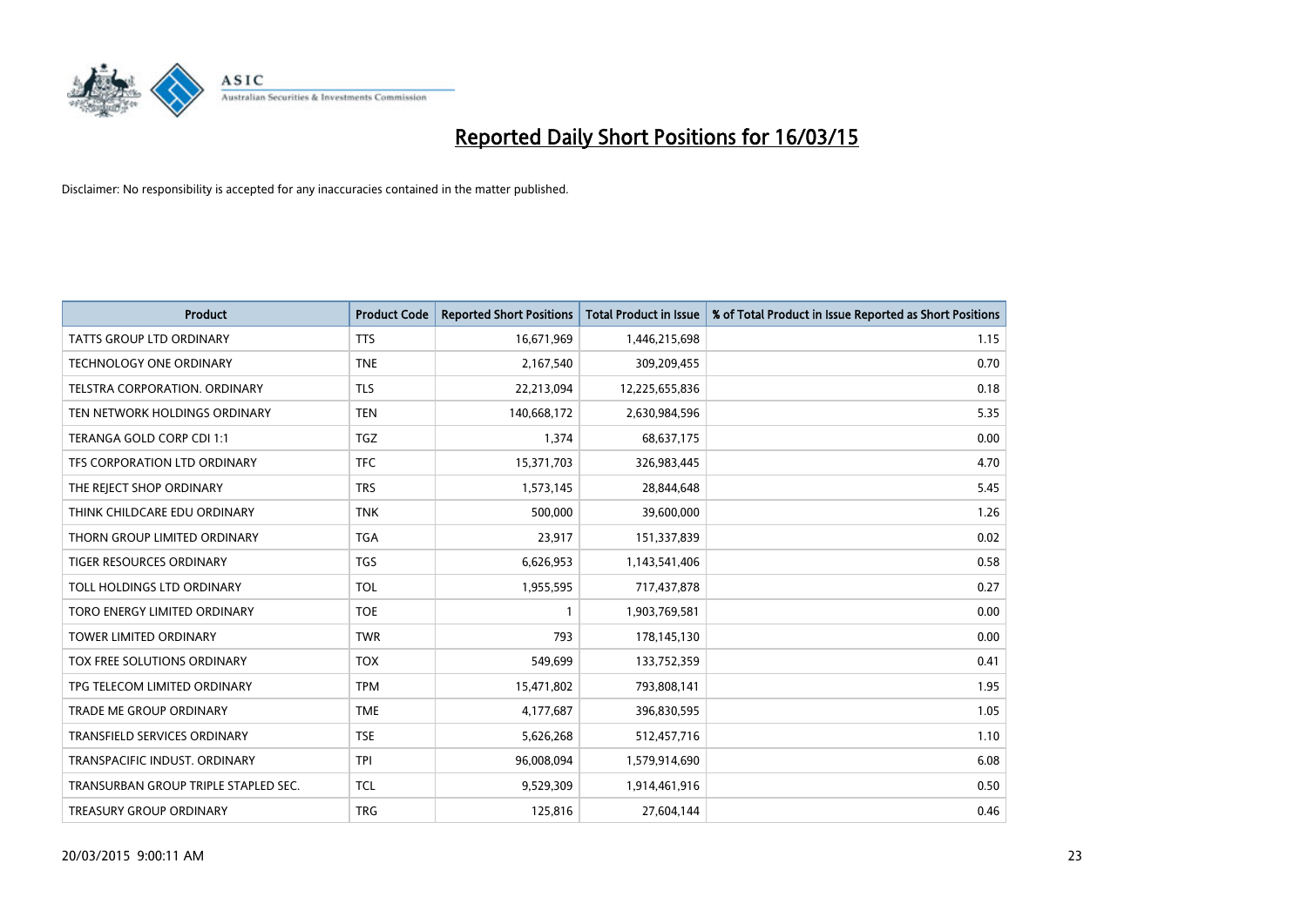

| <b>Product</b>                       | <b>Product Code</b> | <b>Reported Short Positions</b> | <b>Total Product in Issue</b> | % of Total Product in Issue Reported as Short Positions |
|--------------------------------------|---------------------|---------------------------------|-------------------------------|---------------------------------------------------------|
| TREASURY WINE ESTATE ORDINARY        | <b>TWE</b>          | 15,578,232                      | 651,261,403                   | 2.39                                                    |
| TROY RESOURCES LTD ORDINARY          | <b>TRY</b>          | 4,720,464                       | 195,265,161                   | 2.42                                                    |
| UGL LIMITED ORDINARY                 | UGL                 | 19,130,163                      | 166,511,240                   | 11.49                                                   |
| UNILIFE CORPORATION CDI 6:1          | <b>UNS</b>          | 120,000                         | 267,390,162                   | 0.04                                                    |
| UNITY MINING LTD ORDINARY            | <b>UML</b>          | 320,000                         | 1,140,312,866                 | 0.03                                                    |
| UXC LIMITED ORDINARY                 | <b>UXC</b>          | 1,307,797                       | 331,770,881                   | 0.39                                                    |
| <b>VEDA GROUP LTD ORDINARY</b>       | <b>VED</b>          | 10,526,175                      | 842,055,406                   | 1.25                                                    |
| VILLA WORLD LTD. ORDINARY            | <b>VLW</b>          | 2,881                           | 110,344,277                   | 0.00                                                    |
| <b>VILLAGE ROADSHOW LTD ORDINARY</b> | <b>VRL</b>          | 3,060,467                       | 159,522,488                   | 1.92                                                    |
| VIRGIN AUS HLDG LTD ORDINARY         | <b>VAH</b>          | 32,574,435                      | 3,524,912,131                 | 0.92                                                    |
| <b>VIRTUS HEALTH LTD ORDINARY</b>    | <b>VRT</b>          | 4,025,979                       | 79,935,938                    | 5.04                                                    |
| VISION EYE INSTITUTE ORDINARY        | <b>VEI</b>          | 1,590,047                       | 179,085,861                   | 0.89                                                    |
| <b>VOCATION LTD ORDINARY</b>         | <b>VET</b>          | 4,923,531                       | 230,000,000                   | 2.14                                                    |
| <b>VOCUS COMMS LTD ORDINARY</b>      | <b>VOC</b>          | 6,035,506                       | 105,441,949                   | 5.72                                                    |
| WARRNAMBOOL CHEESE ORDINARY          | <b>WCB</b>          | 19                              | 56,098,797                    | 0.00                                                    |
| <b>WATPAC LIMITED ORDINARY</b>       | <b>WTP</b>          | 4,251,880                       | 189,258,397                   | 2.25                                                    |
| <b>WDS LIMITED ORDINARY</b>          | <b>WDS</b>          | 50,049                          | 144,740,614                   | 0.03                                                    |
| WEBJET LIMITED ORDINARY              | <b>WEB</b>          | 1,209,325                       | 80,397,959                    | 1.50                                                    |
| <b>WESFARMERS LIMITED ORDINARY</b>   | <b>WES</b>          | 8,343,589                       | 1,123,752,517                 | 0.74                                                    |
| WESTERN AREAS LTD ORDINARY           | <b>WSA</b>          | 2,628,205                       | 232,580,131                   | 1.13                                                    |